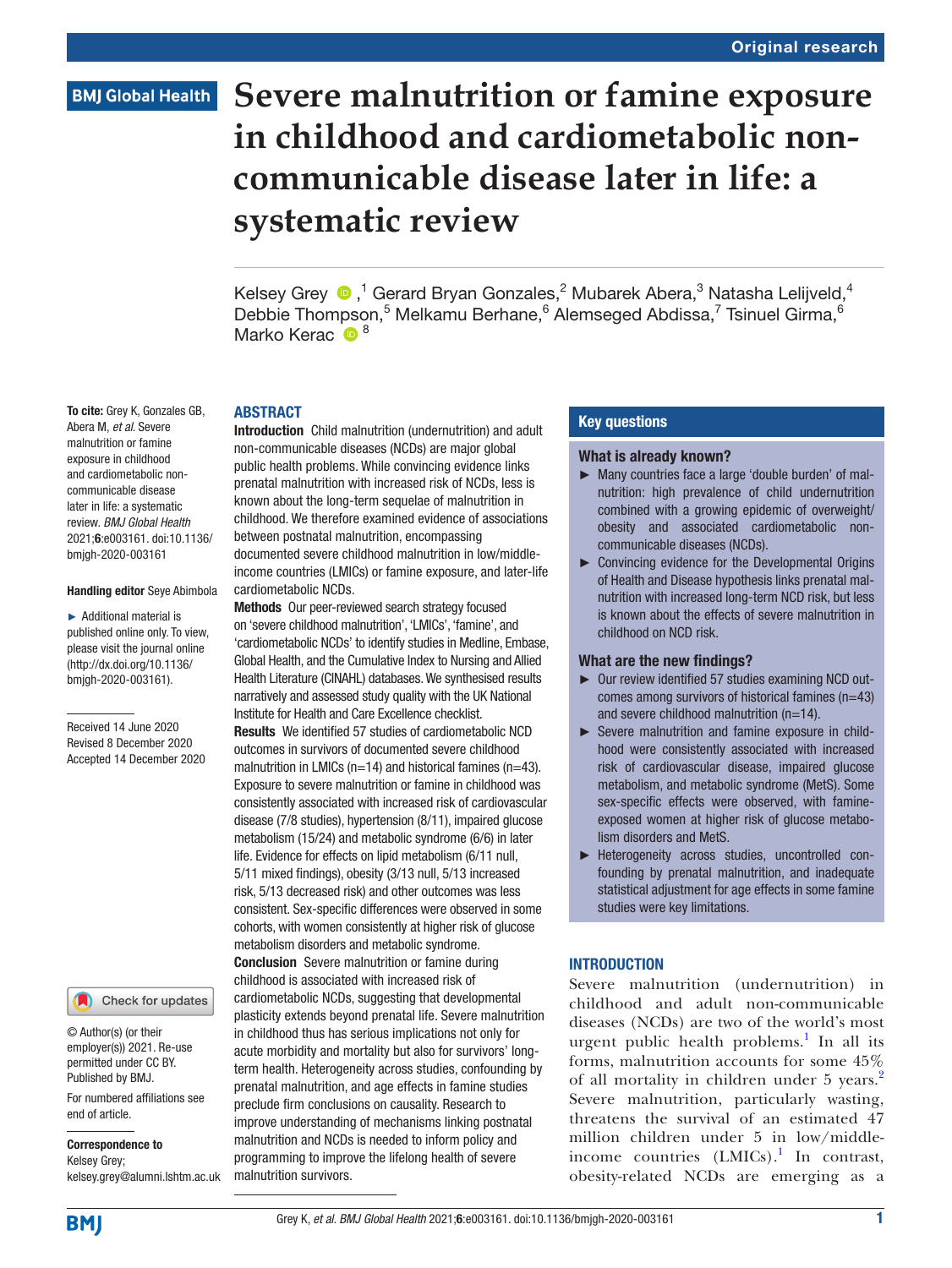#### Key questions

#### What do the new findings imply?

- ► Preventing and treating severe malnutrition in children are not only important in their own right but also play a potentially important role in preventing NCDs. This is especially important in the context of impending global hunger related to the COVID-19 pandemic.
- ► Further research into mechanisms linking severe malnutrition in childhood with NCDs is needed to inform policy, programming, and patient management strategies that support long-term health in survivors of early-life malnutrition.

leading cause of death in these settings, with nearly three quarters of all NCD deaths occurring in LMICs (28 million) including most premature deaths  $(82\%)$ .<sup>[3](#page-14-2)</sup> While convincing evidence for the Developmental Origins of Health and Disease (DOHaD) hypothesis links prenatal malnutrition with increased NCD risk later in life, less is known about the long-term sequelae of severe malnutrition during postnatal periods of developmental plasticity such as childhood and adolescence. However, it is biologically plausible that malnutrition during these crucial periods of postnatal growth and development may also have lasting effects on survivors' health.<sup>[4](#page-14-3)</sup>

At present, efforts to address severe childhood malnutrition are focused on community-based management with ready-to-use therapeutic foods along with inpatient treatment of complicated cases to prevent short-term mortality.<sup>5</sup> As these efforts reduce case-fatality rates and global child mortality declines, considering the longterm health consequences of severe malnutrition and effects of therapeutic foods is increasingly important.<sup>67</sup> Tackling NCDs is a priority under Sustainable Development Goal 3 (Good health and well-being), which aims to 'reduce by one third premature mortality from NCDs through prevention and treatment' by  $2030$ .<sup>[8](#page-14-6)</sup> As LMICs face the financial and social penalties of the increasing NCD burden, it is imperative to prioritise NCD prevention. This area of research is especially topical as early evidence suggests that severe malnutrition in childhood may be linked with increased NCD risk for survivors.<sup>910</sup>

While a narrative review examining evidence of differences in cardiometabolic risk between marasmus and kwashiorkor survivors was conducted by Boyne *et al* in 2017, no systematic review examining evidence on NCD outcomes following severe malnutrition or famine expo-sure in childhood currently exists in the literature.<sup>[11](#page-14-8)</sup> As more children survive severe malnutrition globally, greater knowledge in this area is key to informing improved policy and programming around severe childhood malnutrition that reduce NCD risk. This review brings together evidence from studies of survivors of documented severe childhood malnutrition in LMICs or famines to present a synthesis of current knowledge on this topic.

<span id="page-1-0"></span>

| Table 1                | Country and setting of included studies                    |                   |
|------------------------|------------------------------------------------------------|-------------------|
| Country                | <b>Setting</b>                                             | No. of<br>studies |
|                        | Documented severe malnutrition studies                     |                   |
| Jamaica                | Tropical Metabolism Research Unit,<br>Kingston             | 3                 |
| Senegal                | Urban nutritional rehabilitation<br>units, Thiès and Dakar | $\overline{2}$    |
| Malawi                 | Nutrition ward at central hospital,<br>Blantyre            | $\overline{2}$    |
| Uganda                 | Infantile Malnutrition Research<br>Unit, Kampala           | $\overline{2}$    |
| Mexico                 | Paediatric hospitals, Mexico City                          | 2                 |
| Ethiopia               | Urban health centres, Jimma and<br>Gondar                  | 1                 |
| Gambia                 | Medical Research Council field<br>station, West Kiang      | 1                 |
| Kenya                  | Rural hospital, Kijabe                                     | 1                 |
| Total                  |                                                            | 14                |
| <b>Famine studies</b>  |                                                            |                   |
| China                  | Great Chinese Famine (1959-1961)                           | 30                |
| <b>The Netherlands</b> | Dutch Hunger Winter (1944-1945)                            | $\overline{4}$    |
| Russia                 | Siege of Leningrad (1941–1944)                             | 3                 |
| England                | German occupation of Channel<br>Islands (1944-1945)        | $\overline{2}$    |
| Ukraine                | Holodomor famine (1932-1933)                               | 2                 |
| Bangladesh             | Post-monsoon famine (1974-1975)                            | 1                 |
| Nigeria                | Biafran civil war (1967-1970)                              | 1                 |
| <b>Total</b>           |                                                            | 43                |

#### **METHODS**

#### Protocol and registration

This review follows the Preferred Reporting Items for Systematic Reviews and Meta-Analyses guidelines.<sup>[12](#page-14-9)</sup> The protocol was registered on PROSPERO (ID: CRD42019145683).

#### Search strategy

A peer-reviewed search strategy focused around 'severe childhood malnutrition, 'LMICs', 'famine', and 'cardiometabolic NCDs' was used to identify studies in Medline, Embase, Global Health, and CINAHL databases (search strategy in [online supplemental file 1\)](https://dx.doi.org/10.1136/bmjgh-2020-003161). Reference lists of studies identified through database searching were handsearched for additional studies. All final searches were run on 31 July 2019.

#### Eligibility criteria

Human studies published in English were assessed for eligibility against the following criteria:

*Population:* older children and adults who survived an episode of documented severe malnutrition in LMICs or famine exposure in childhood and adolescence (defined as 0–18 years of age).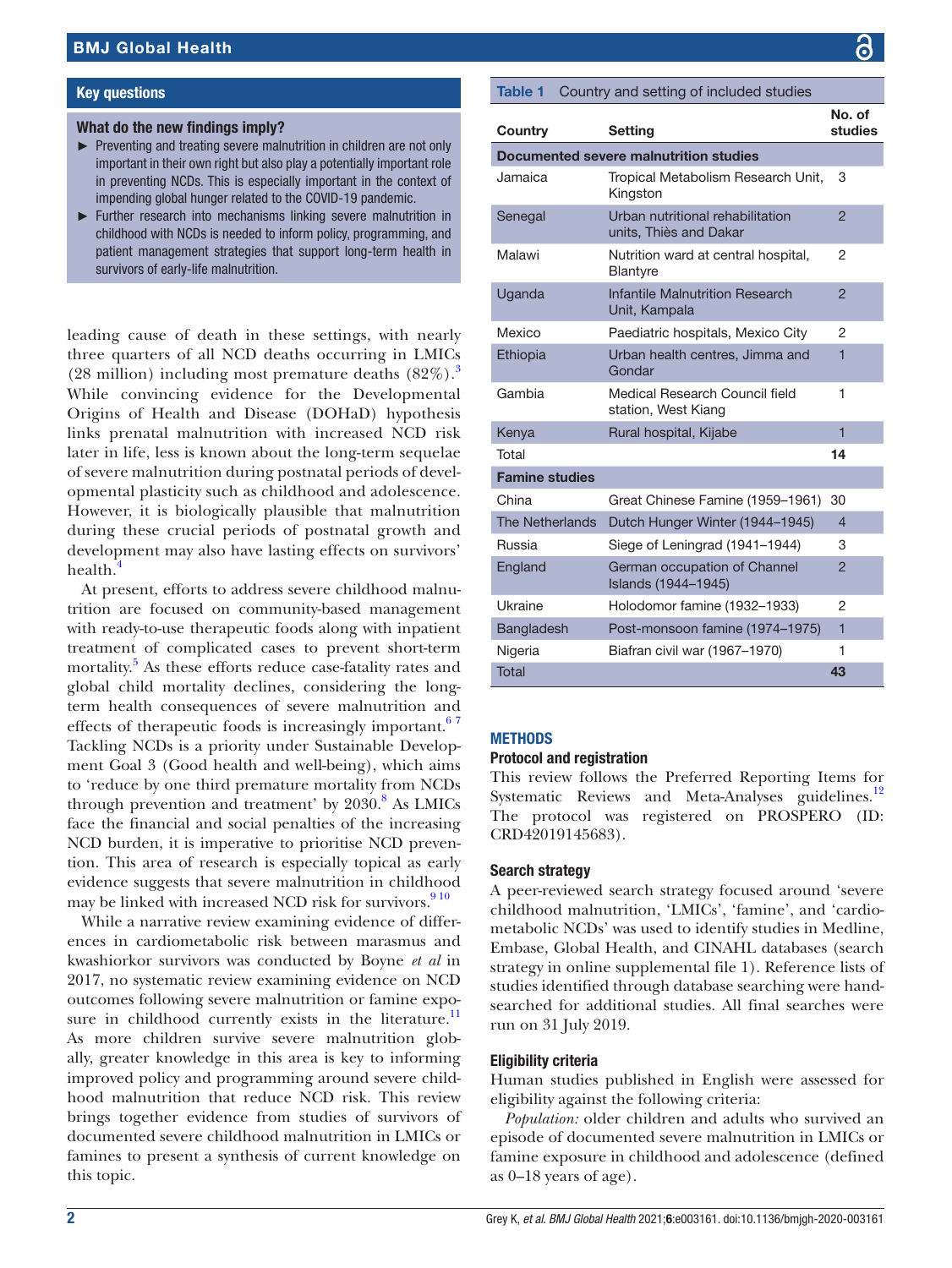

<span id="page-2-0"></span>Figure 1 Preferred Reporting Items for Systematic Reviews and Meta-Analyses flow diagram of the study selection process.

*Exposure:* exposure definitions included two closely related groups: (1) documented severe malnutrition in childhood defined according to standard classifications based on low weight-for-height, low weight-for-age (WFA), low mid-upper arm circumference (MUAC), or nutritional oedema, or (2) famine conditions defined by severe food insecurity in the local area or country setting. Although severe stunting is a form of severe malnutrition, we excluded studies that considered stunted children alone as the association between stunting and increased NCD risk has been described elsewhere.<sup>1</sup>

*Comparators:* a comparison group unexposed to documented severe malnutrition or famine in childhood was preferred but not required.

*Outcomes:* a range of cardiometabolic NCD outcomes (eg, impaired glucose metabolism, dyslipidaemia, hypertension) was considered if they were based on an objective clinical outcome measured at least 1 year after exposure to severe malnutrition or famine. All study designs were eligible. Grey literature and unpublished studies were excluded.

#### Screening and selection

Studies were screened for inclusion by a single author (KG) using a two-step process. First, potentially relevant studies were identified by screening titles and abstracts against the eligibility criteria. The full-text articles of identified studies were then reassessed to confirm their suitability for inclusion.

#### Risk-of-bias assessment

A risk-of-bias assessment at study level was conducted using the appraisal checklist for quantitative studies reporting correlations and associations from the UK

National Institute for Health and Care Excellence. This 16-item checklist facilitates assessment of a study's internal and external validity (EV) based on key aspects of study design, including characteristics of study participants, definition of independent variables, outcomes assessed, and analytical methods[.14](#page-14-11) Each study is assigned an overall quality grade for internal validity and another for EV as follows: (••) all or most of the checklist criteria have been fulfilled, where they have not been fulfilled the conclusions are very unlikely to alter, (•) some of the checklist criteria have been fulfilled, where they have not been fulfilled, or not adequately described, the conclusions are unlikely to alter, or (**–**) few or no checklist criteria have been fulfilled and the conclusions are likely or very likely to alter.

#### Data extraction, analysis, and reporting

Data were extracted using a standardised Microsoft Excel (2016) template that was piloted and adapted during the review process. The data extracted included: publication year, study design, study population, exposure definition, time since exposure, control group characteristics, outcomes, analytical methods, and key findings.

Due to the wide range of included NCD-related outcomes, meta-analysis was impossible. Therefore, a narrative synthesis was carried out for each outcome with a focus on any differential effects of exposure between subgroups where data allowed (eg, sex-specific or agespecific differences). Effect sizes for similar outcomes were compared across studies to identify areas of agreement or inconsistency in the results. Data from studies of famine survivors and documented severe childhood malnutrition were analysed separately to account for the different nature of the exposures.

#### Patient and public involvement

Neither patients nor the public were involved in this research.

#### **RESULTS**

#### Search results

The search yielded 2765 articles after removing duplicates. Three articles identified by senior authors were included for a total of 2768 articles for screening by title and abstract, which resulted in 73 articles for full-text appraisal. Another 24 articles were then excluded as they did not meet inclusion criteria. Eight eligible articles were identified from hand-searching reference lists for a total of 57 included articles [\(figure](#page-2-0) 1).

#### Study characteristics

A total of 57 articles published between 1968 and 2019 were included, with 31 (54%) published between 2015 and 2019. Among these studies, 14 (25%) examined NCD outcomes among survivors of documented severe childhood malnutrition in LMICs and 43 (75%) studied famine survivors. Famine studies were predominantly retrospective cohorts (n=31; 72%), followed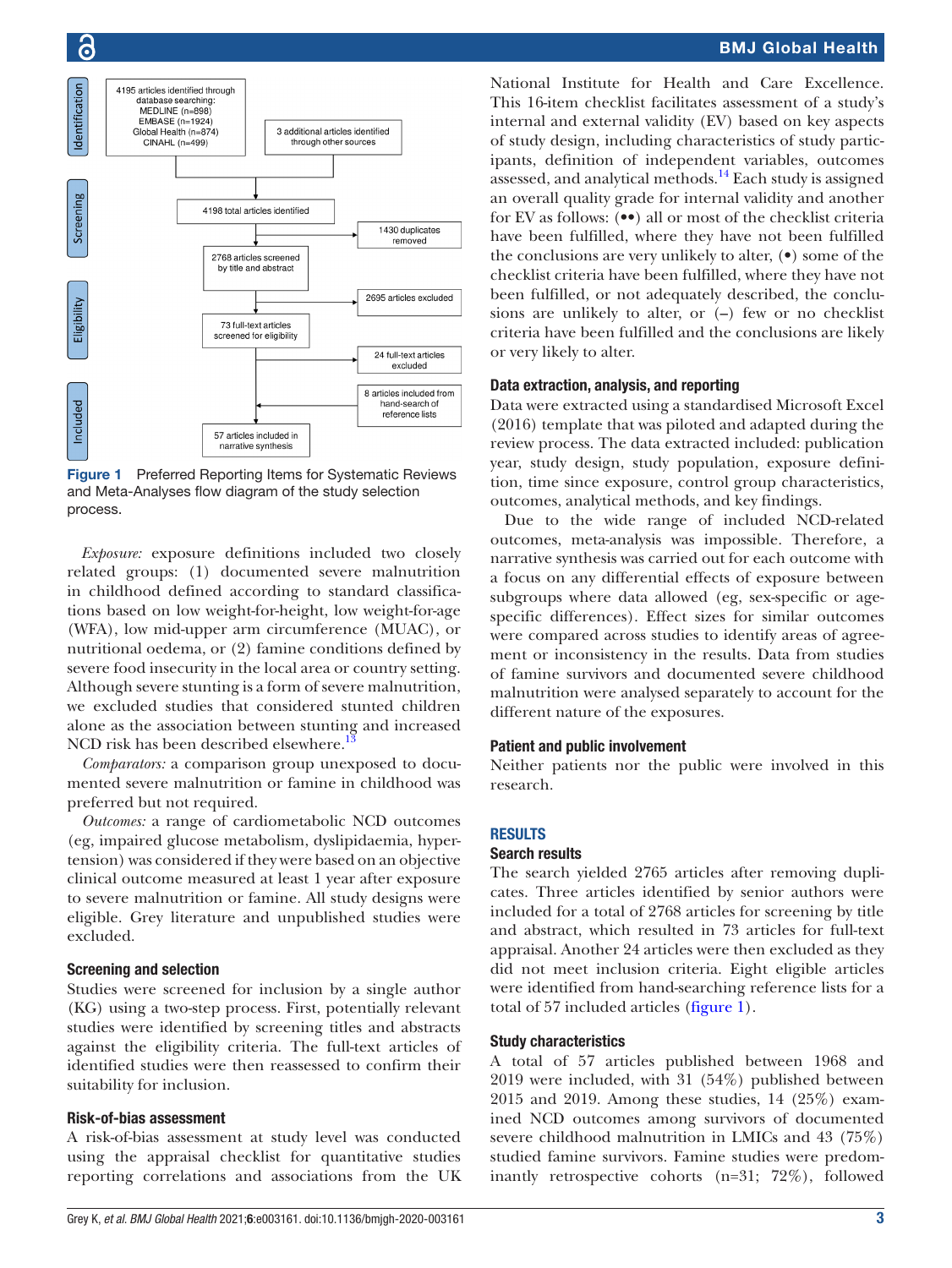by prospective cohorts  $(n=7; 16\%)$  and cross-sectional studies (n=5; 12%). Studies of documented severe malnutrition survivors were prospective cohorts (n=12; 86%) or case-control studies (n=2; 14%).

#### Study population and context

The studies represent findings from 15 countries; however, most were conducted among survivors of the Great Chinese Famine (n=30; 53%; [table](#page-1-0) 1).

Participants in studies of documented severe childhood malnutrition were selected from clinic records of treatment for severe childhood malnutrition. However, in two casecontrol studies examining the exposure history of patients with diabetes, participants were recruited from outpatient clinics[.15 16](#page-14-12)

Famine studies were conducted with participants exposed to famines between 1932 and 1970 [\(table](#page-1-0) 1). Participants in these studies were usually drawn from cross-sectional surveys or cohorts initiated for other studies. In some cases, participants were selected from physical examination records at health facilities or registries of patients with diabetes or siege survivors. In the Nigerian study, participants were recruited from central markets.<sup>17</sup>

In studies of documented severe childhood malnutrition, sample sizes ranged from 15 to 320 (median: 52; IQR: 34–100), whereas sample sizes varied between 62 and 105 374 for famine studies (median: 3548; IQR: 705–5920). For two of the famine studies, the number of cases and controls was not reported, and so the total number of participants was taken as the sample size. $18^{19}$  Gender balance among participants varied across studies from 30% to 83% female; however, three studies had male-only samples, six studies had only female participants and information on participant gender was unavailable for three studies.<sup>20–22</sup>

#### Definitions of exposure to severe childhood malnutrition and famine

Various criteria were used to define severe malnutrition exposure, with admission to nutritional rehabilitation units based on WHO, Wellcome and Gomez classifications being the most common. Three studies used clinical diagnosis of marasmus or kwashiorkor without precise definitions, $20\frac{23}{24}$  and two used self-reports of severe childhood malnutrition.[15 16](#page-14-12) In the study by Moore *et al* (2001), childhood WFA z-scores for all participants were analysed against NCD outcomes regardless of whether they classified as malnourished.<sup>25</sup>

Famine exposure was most frequently defined according to participants' birthdates and residency in famine-affected areas during childhood. However, five studies used individual self-reports of famine exposure.<sup>26-30</sup> Excess mortality was often used to approximate levels of famine severity in different locations. Due to the different nature of the exposures, study characteristics have been presented separately for famine studies ([table](#page-4-0) 2) and documented severe malnutrition studies ([table](#page-7-0) 3) along with the results of the risk-of-bias assessment. Detailed tables containing effect sizes and *p*-values

can be found in [online supplemental file 2](https://dx.doi.org/10.1136/bmjgh-2020-003161). An alternative version of [table](#page-4-0) 2 categorising famine studies by study design is in [online supplemental file 3.](https://dx.doi.org/10.1136/bmjgh-2020-003161)

#### Outcomes assessed

Included studies examined the impact of severe childhood malnutrition or famine exposure on one or more cardiometabolic NCD outcomes, including: glucose metabolism, cardiovascular disease (CVD), dyslipidaemia, non-alcoholic fatty liver disease (NAFLD), blood markers of cardiometabolic disease (eg, acute phase proteins, cortisol), physical capacity, metabolic syndrome, chronic kidney disease, epigenetic profile, telomere length, thyroid function, and anthropometry. Outcomes were assessed between 2 and 70 years post exposure in studies of documented severe malnutrition and 28–70 years post exposure in famine studies.

#### Results by outcome

Because many of the studies presented in tables [2 and](#page-4-0) [3](#page-4-0) reported findings on various outcomes, the results are summarised by outcome for clarity:

#### Cardiovascular outcomes

#### *Famine studies*

Famine exposure during childhood and adolescence was associated with increased risk of CVD (eg, myocardial infarction, coronary artery calcification) in 7/8 studies from the UK, China, Russia and the Netherlands,<sup>22 27 29-33</sup> with only one study of Leningrad Siege survivors finding no difference in the prevalence of  $CVD$ .<sup>34</sup> A sex-specific effect was noted in 2/3 studies; one study reported increased risk of peripheral arterial disease among women exposed to the Dutch Hunger Winter in adolescence, and another found higher mortality from cerebrovascular disease and ischaemic heart disease in men exposed to the Leningrad Siege at ages 9–15 years and 6–8 years, respectively. $3133$ 

There was also consistent evidence of positive association between famine exposure and elevated blood pressure (BP) and hypertension in 8/11 studies from China, Nigeria and Russia.<sup>17 32</sup> <sup>33 35–39</sup> However, three Chinese studies found no difference in BP or hypertension risk between unexposed controls and those exposed to famine in infancy, early childhood, and late childhood, respectively. $30\frac{40\frac{41}{1}}{W$ hile the findings primarily indicate that famine exposure during infancy and childhood are associated with increased BP in adulthood, the two studies that included adolescents found positive associations between adolescent famine exposure  $(9-15 \text{ years})$  and increased BP. $^{32\,33}$ 

#### *Documented severe malnutrition studies*

Cardiovascular outcomes examined in studies of severe childhood malnutrition survivors largely focused on BP. These studies found mixed effects on BP outcomes, with one Jamaican study finding higher diastolic blood pressure (dBP) (d=4.3 mm Hg; p=0.007), but no differences in sBP, in survivors compared with controls at ~30 years, while a Mexican study found lower dBP ( $p=0.001$ ) and sBP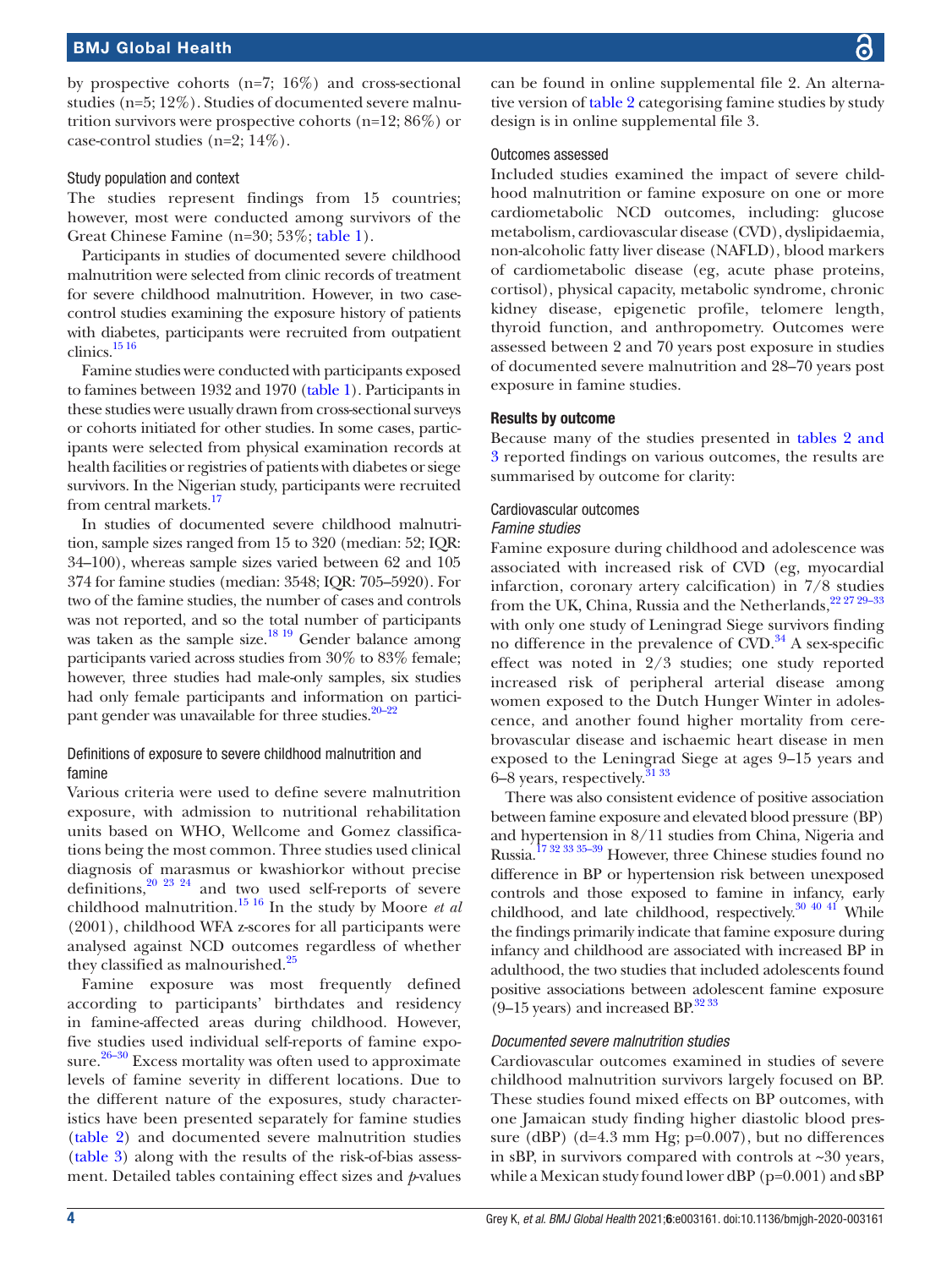<span id="page-4-0"></span>

| Table 2                          | Summary of studies examining effects of early life famin |                                                                                  | ne exposure on non-communicable diseases (NCDs) outcomes |                                                               | $\bullet$                                 |
|----------------------------------|----------------------------------------------------------|----------------------------------------------------------------------------------|----------------------------------------------------------|---------------------------------------------------------------|-------------------------------------------|
| Study                            | Country and population                                   | group in years<br>Exposure age<br>(sample size)                                  | Outcome(s)                                               | Key findings*                                                 | Risk-of-bias score<br>(IV/EV)†            |
| Great Chinese Famine (1959-1961) |                                                          |                                                                                  |                                                          |                                                               |                                           |
| Chen et al <sup>63</sup>         | China, adults>40 years                                   | $10-37$ years (n=1064)<br>$0-9$ years (n=1799)                                   | Visceral adipose dysfunction (VAD)                       | T VAD (women 0-9 years)                                       | $\frac{1}{\epsilon}$                      |
| Huang et al <sup>85</sup>        | China, women~50 years                                    | 1.5-2.5 years ( $n=743$ )<br>$0 - 1.5$ years (n=1035)                            | Hypertension, body mass index<br>(BM)                    | 1 Hypertension (0-1.5 years)<br>↑ BMI (1.5-2.5 years)         | $\frac{1}{\epsilon}$                      |
| $\Box$ et al <sup>44</sup>       | China, adults~45 years                                   | $0-2$ years (n=1654)<br>3-5 years (n=1588)<br>$6 - 8$ years (n=1673)             | Hyperglycaemia, type 2 diabetes<br>(T2D)                 | 1 Hyperglycaemia (6-8 years)<br>↑ Fasting plasma glucose      | $\ddot{\cdot}$                            |
| Li et al <sup>58</sup>           | China, adults~45 years                                   | $0 - 2$ years (n=1654)<br>$6 - 8$ years (n=1673)<br>$3 - 5$ years (n=1588)       | Metabolic syndrome (MetS)                                | T MetS (0-2 years)                                            | $\frac{1}{\bullet}$                       |
| Liu et al <sup>19</sup>          | China, adults 35-74 years                                | $10-17$ years (n=n/r)<br>$0-9$ years $(n=n/r)$                                   | Obesity                                                  | ↑ Obesity                                                     | $\frac{1}{1}$                             |
| Liu et al <sup>40</sup>          | China, adults 45-53 years                                | $0-3$ years (n=455)                                                              | Hypertension                                             | Hypertension                                                  | $-/-$                                     |
| Meng et a/ <sup>51</sup>         | China, adults~45 years                                   | 363)<br>$1-3$ years (n=31                                                        | T2D, obesity                                             | <b>Abdominal obesity</b><br>$\leftrightarrow$ T2D, obesity    | $\frac{1}{\epsilon}$                      |
| Shi et al <sup>36</sup>          | China, adults~55 years                                   | $0 - 2$ years (n=1149)<br>$3 - 5$ years (n=1217)<br>$6 - 8$ years ( $n = 1250$ ) | Cardiovascular disease (CVD)                             | TCVD (with hypertension and famine<br>exposure)               | $\frac{1}{\epsilon}$                      |
| Sun et al <sup>48</sup>          | China, adults~55 years                                   | $7 - 10$ years (n=1499)<br>$4-6$ years (n=1476)<br>$1 - 3$ years (n= $1297$ )    | Hyperglycaemia, T2D                                      | ↑ Hyperglycaemia (women)<br>↓ T2D (men 1–3 years, 7–10 years) | $\frac{1}{1}$                             |
| Wang et al <sup>45</sup>         | China, adults~60 years                                   | $5 - 7$ years ( $n = 1953$ )<br>$3 - 5$ years (n=1712)<br>$1 - 3$ years (n=1932) | T2D, hyperglycaemia                                      | 1 T2D, hyperglycaemic (women 3-5<br>years, 5-7 years)         | $\frac{1}{\bullet}$                       |
| Wang et al <sup>46</sup>         | China, adults 52-93 years                                | $10-37$ years (n=1188)<br>$0 - 9$ years (n=1911)                                 | <b>T2D</b>                                               | 1 T2D (women, 0-9 years)                                      | $\ddot{\bullet}$                          |
| Wang et al <sup>97</sup>         | China, adults 52-93 years                                | $10 - 37$ years (n= $1076$ )<br>$0 - 9$ years (n=1778)                           | Non-alcoholic fatty liver disease<br>(NAFLD)             | 1 NAFLD (women, 0-9 years)                                    | $\ddot{\cdot}$                            |
| Wang et al <sup>47</sup>         | China, adults 52-77 years                                | $10-33$ years (n=706)<br>$0 - 9$ years $(n = 1140)$                              | T <sub>2</sub> D                                         | $\uparrow$ T2D (0-9 years)                                    | $\ddot{\bullet}$                          |
| Wang et al <sup>59</sup>         | China, adults 52-93 years                                | $10 - 37$ years (n=1053)<br>$0 - 9$ years $(n = 1776)$                           | MetS                                                     | 1 MetS (women, 0-9 years)                                     | $\ddot{\bullet}$                          |
| Wang et al <sup>98</sup>         | China, women 52-93 years                                 | $10-37$ years (n=1003)<br>$0 - 9$ years (n=1679)                                 | Chronic kidney disease (CKD)                             | $\leftrightarrow$ CKD                                         | $\ddot{\bullet}$                          |
| Wang et al <sup>37</sup>         | China, adults~50 years                                   | 26)<br>$0-2$ years ( $n=31$                                                      | Hypertension, obesity                                    | ↑ Hypertension<br>$\leftrightarrow$ Obesity                   | $\ddot{\bullet}$                          |
| Wang et al <sup>37</sup>         | China, adults~50 years                                   | $1 - 3$ years (n=4563)                                                           | Overweight, obesity                                      | <sup>T</sup> Weight/BMI (women)<br>1 Obesity (women)          | <b>BMJ Global Health</b><br>$\frac{1}{1}$ |
|                                  |                                                          |                                                                                  |                                                          |                                                               | Continued                                 |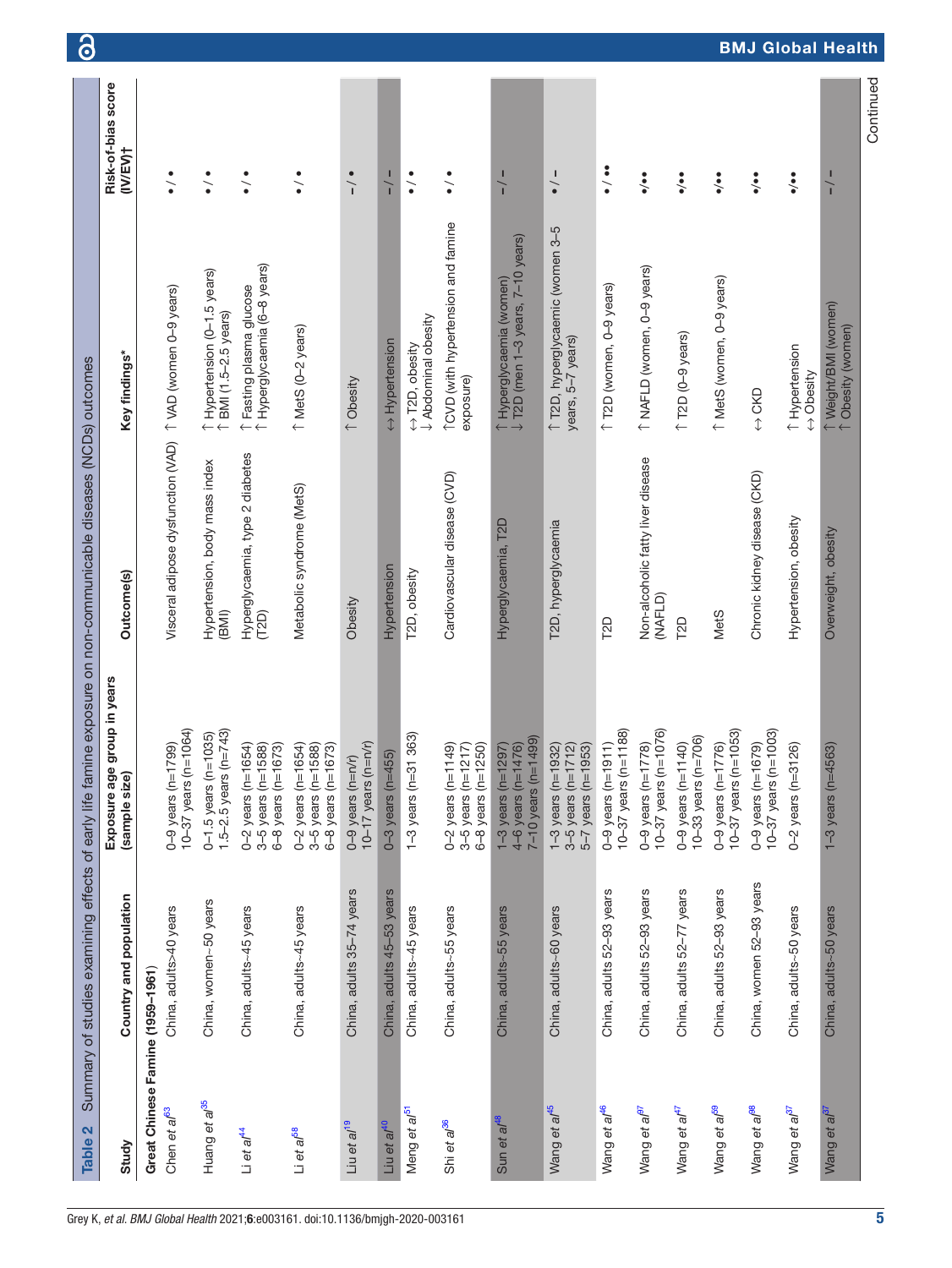| Continued<br>Table 2            |                                    |                                                                                                      |                                                            |                                                                     |                                |
|---------------------------------|------------------------------------|------------------------------------------------------------------------------------------------------|------------------------------------------------------------|---------------------------------------------------------------------|--------------------------------|
| Study                           | Country and population             | ge group in years<br>(sample size)<br>Exposure a                                                     | Outcome(s)                                                 | Key findings*                                                       | Risk-of-bias score<br>(IV/EV)† |
| Wang et al <sup>38</sup>        | China, adults~50 years             | $1 = 338$<br>$1 = 457$<br>$0 - 1$ years (n<br>2-6 years (n                                           | Hypertension                                               | T Hypertension (0-1 years)                                          | $\frac{1}{\epsilon}$           |
| Wang et al <sup>56</sup>        | China, adults~50 years             | $0-1$ years ( $n=536$ )<br>$2-6$ years (n=597)                                                       | Dyslipidaemia                                              | 1 Low-density lipoprotein cholesterol<br>(women)                    | $\frac{1}{1}$                  |
| Wang et al <sup>60</sup>        | China, adults~50 years             | $0-1$ years ( $n=269$ )<br>$2-6$ years (n=717)                                                       | <b>MetS</b>                                                | T MetS (0-1 years)                                                  | $\sim$                         |
| Woo et al <sup>30</sup>         | China, adults>65 years             | Age in childhood n/s (n=2222)                                                                        | NCDs, blood pressure, BMI                                  | 1 BMI, myocardial infarction<br>$\leftrightarrow$ T2D, hypertension | $\frac{1}{\bullet}$            |
| Xin et al <sup>5i</sup>         | China, adults,~60 years            | 13-20 years (n=1140)<br>$(n=2132)$<br>3-12 years                                                     | Dyslipidaemia                                              | ↑ Dyslipidaemia                                                     | $\frac{1}{1}$                  |
| Yao et al <sup>55</sup>         | China, adults,~60 years            | $2-4$ years (n= $206$ )                                                                              | Dyslipidaemia                                              | ← Dyslipidaemia                                                     | $\frac{1}{1}$                  |
| Yu et al <sup>39</sup>          | China, adults~60 years             | $0 - 3$ years (n= $2115$ )<br>$3-5$ years (n=1941)<br>$5 - 7$ years (n=2248)                         | Hypertension                                               | 1 Hypertension                                                      | $\frac{1}{\bullet}$            |
| Yu et al <sup>61</sup>          | China, adults~60 years             | $0 - 3$ years $(n = 1940)$<br>$n = 1741$<br>$5 - 7$ years (n=2010)<br>3-5 years (n                   | <b>MetS</b>                                                | 1 MetS (women)                                                      | $\frac{1}{\bullet}$            |
| Zhang et al <sup>49</sup>       | China, adults~55 years             | $n = 1582$<br>$0-3$ years (n                                                                         | Hyperglycaemic, T2D                                        | 1 Hyperglycaemia (women)                                            | $\frac{1}{\epsilon}$           |
| Zheng et a/ <sup>99</sup>       | China, adults~55 years             | $0 - 2$ years (n=1344)                                                                               | MetS                                                       | T MetS (women)                                                      | $\frac{1}{\bullet}$            |
| Zheng et al <sup>62</sup>       | China, women~55 years              | $0 - 2$ years (n=2403)                                                                               | NAFLD                                                      | ↑ NAFLD                                                             | $\frac{1}{\bullet}$            |
| Zheng et al <sup>4</sup>        | China, adults~55 years             | $1 = 95$<br>$0-2$ years (n                                                                           | Thyroid function                                           | Thyroid stimulating hormone<br>$\downarrow$ Free thyroxine          | $\frac{1}{1}$                  |
| Zhou et a/ <sup>50</sup>        | China, adults 45-60 years          | $0-2$ years (n=160)<br>$3-5$ years (n=173)<br>$n = 141$<br>6-8 years (n                              | <b>NCD<sub>s</sub></b>                                     | 1 Hypercholesterolaemia (0-2 years)<br>T2D (0-2 years, 3-5 years)   | $\frac{1}{1}$                  |
| Dutch Hunger Winter (1944-1945) |                                    |                                                                                                      |                                                            |                                                                     |                                |
| ldris et al <sup>29</sup>       | Netherlands, women~70 years        | 10-18 years ( $n=54$ )<br>$0-9$ years (n=93)                                                         | Coronary artery calcifications,<br>valve calcification     | 1 Coronary calcium score (10-18 years)<br>← Valve calcification     | $\frac{1}{\bullet}$            |
| Portrait et al <sup>31</sup>    | Netherlands, adults 60-76<br>years | 11-14 years ( $n=181$ )<br>$6 - 10$ years $(n = 244)$<br>$1-5$ years (n=293)<br>$0-1$ years $(n=81)$ | Heart diseases, peripheral arterial<br>diseases (PAD), T2D | T2D, PAD (women, 11-14 years)                                       | $\ddot{\bullet}$               |
| van Abeelen et al <sup>27</sup> | Netherlands, women 49-70<br>years  | 10-17 years ( $n=n/r$ )<br>$0-9$ years $(n=n/r)$                                                     | T2D                                                        | $\uparrow$ T2D (0-9 years)                                          | $\ddot{\cdot}$                 |
| van Abeelen et al <sup>28</sup> | Netherlands, women 49-70<br>years  | 10-17 years (n=1773)<br>$0 - 9$ years ( $n = 2196$ )                                                 | Coronary heart disease (CHD),<br>stroke                    | 1 CHD (10-17 years)<br>↓ Stroke                                     | $\ddot{\bullet}$               |
| Siege of Leningrad (1941-1944)  |                                    |                                                                                                      |                                                            |                                                                     | Continued                      |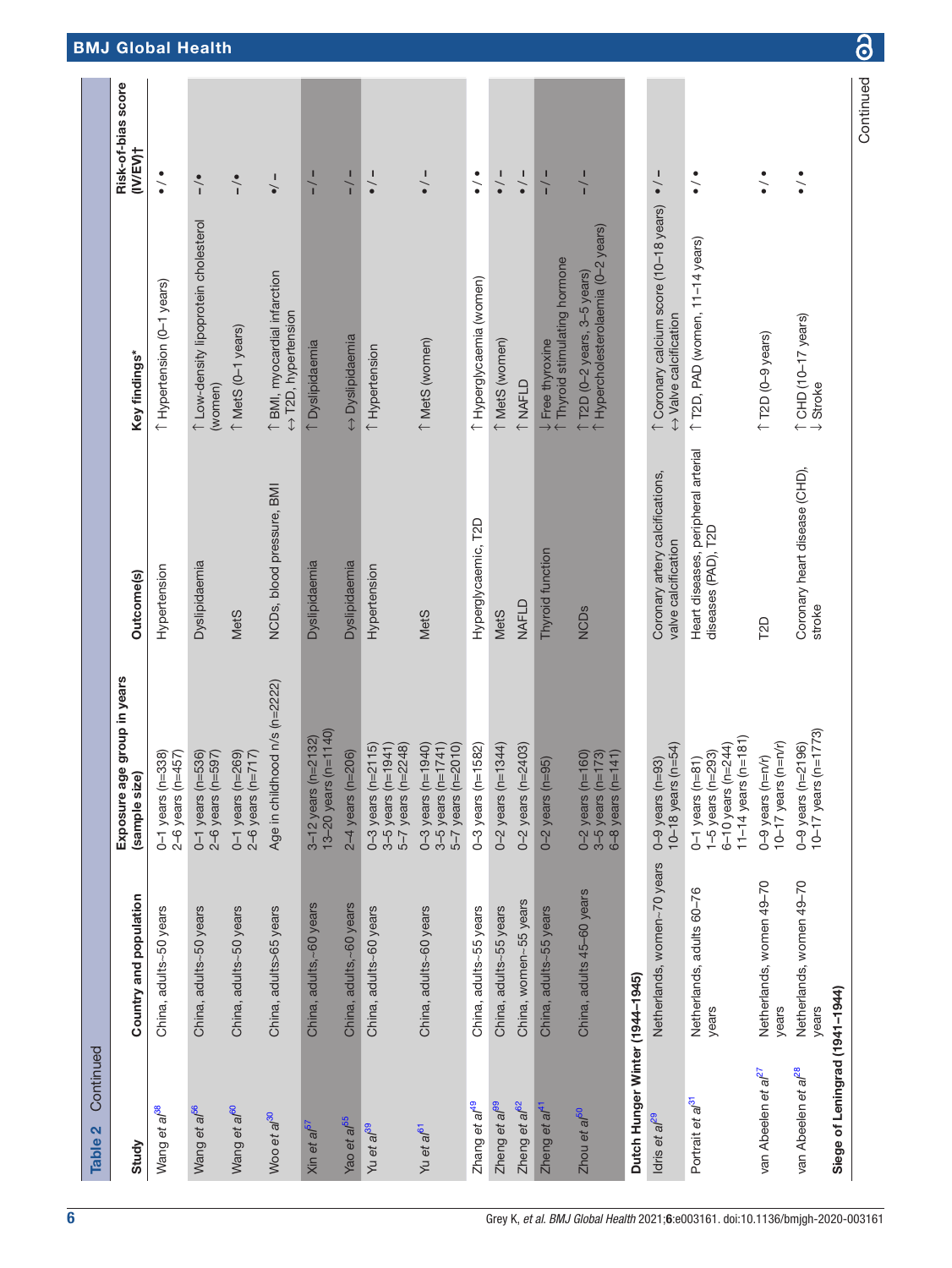| Continued<br>Table 2          |                                                                                                                                                                                        |                                                                                                |                                                |                                                                                                                                                                                                           |                                |
|-------------------------------|----------------------------------------------------------------------------------------------------------------------------------------------------------------------------------------|------------------------------------------------------------------------------------------------|------------------------------------------------|-----------------------------------------------------------------------------------------------------------------------------------------------------------------------------------------------------------|--------------------------------|
| Study                         | Country and population                                                                                                                                                                 | Exposure age group in years<br>(sample size)                                                   | Outcome(s)                                     | Key findings*                                                                                                                                                                                             | Risk-of-bias score<br>(IV/EV)† |
| Koupil et al <sup>33</sup>    | Russia, adults 40-70 years                                                                                                                                                             | $16 - 25$ years (n=813)<br>$9-15$ years (n=739)<br>$6 - 8$ years (n=287)<br>$1-5$ years (n=81) | CVD risk factors and mortality                 | T Cerebrovascular disease mortality<br>Ischaemic heart disease mortality<br>T Hypertension (men 6-25 years)<br>$(men 9-15 years)$<br>(men 6-8 years)                                                      | $\ddot{\cdot}$                 |
| Rotar et a/ <sup>34</sup>     | Russia, adults 64-81 years                                                                                                                                                             | $1 - 10$ years ( $n = 210$ )<br>$0-1$ years $(n=50)$                                           | Cardiovascular health, telomere<br>length      | ← CVD, organ damage<br><b>J</b> Telomere length                                                                                                                                                           | ı                              |
| Sparen et al <sup>32</sup>    | Russia, men 64 - 83 years                                                                                                                                                              | $9-15$ years, $16-26$ years<br>$(total$ $n=1406)$<br>6-8 years,                                | CVD risk factors and mortality                 | Ischaemic heart disease mortality,<br>stroke (9-15 years)<br>$\uparrow$ BP (9-15 years)                                                                                                                   | $\ddot{\bullet}$               |
|                               | German occupation of Channel Islands (1944-1945)                                                                                                                                       |                                                                                                |                                                |                                                                                                                                                                                                           |                                |
| Head et $a^{p2}$              | England, adults~70 years                                                                                                                                                               | $8 - 22$ years (n=225)                                                                         | CVD                                            | 1 CVD                                                                                                                                                                                                     | $\frac{1}{1}$                  |
| Head et al <sup>64</sup>      | England, adults~70 years                                                                                                                                                               | 8-22 years ( $n = 87$ )                                                                        | Cholesterol levels                             | A Cholesterol levels                                                                                                                                                                                      | $\frac{1}{1}$                  |
| Holodomor famine (1932-1933)  |                                                                                                                                                                                        |                                                                                                |                                                |                                                                                                                                                                                                           |                                |
| Khalangot et al <sup>e6</sup> | Ukraine, adults>44 years                                                                                                                                                               | Age in childhood n/s (n=62)                                                                    | Glucose tolerance                              | $\downarrow$ T2D                                                                                                                                                                                          | $\ddot{\bullet}$               |
| Vaiserman et al <sup>18</sup> | Ukraine, adults~70 years                                                                                                                                                               | $0-3$ years $(n=n/r)$                                                                          | T <sub>2D</sub>                                | $\leftrightarrow$ T2D                                                                                                                                                                                     | $\frac{1}{\epsilon}$           |
|                               | Post-monsoon famine in Bangladesh (1974-1975)                                                                                                                                          |                                                                                                |                                                |                                                                                                                                                                                                           |                                |
| Finer et al <sup>21</sup>     | Bangladesh, adults~30 years                                                                                                                                                            | $(n=81)$<br>$1-2$ years                                                                        | Glucose tolerance, epigenetics                 | educose tolerance<br><b>↓ Epigenetics</b>                                                                                                                                                                 | $\ddot{\bullet}$               |
| Biafran civil war (1967-1970) |                                                                                                                                                                                        |                                                                                                |                                                |                                                                                                                                                                                                           |                                |
| Hult et al <sup>1</sup>       | Nigeria, adults~40 years                                                                                                                                                               | $(n=246)$<br>$0-3$ years                                                                       | Hypertension, glucose tolerance,<br><b>IMB</b> | Alucose tolerance, BMI<br>1 Blood pressure                                                                                                                                                                | $\frac{1}{\bullet}$            |
| Acceptable IV and EV          | reported). If no age group is indicated beside the finding, then all age groups were affected<br>tThe scoring system used in the risk-of-bias assessment is described<br>Poor IV or EV | in the Methods section.<br><b>Poor IV and EV</b>                                               |                                                | °Symbols for effect direction: ↑ increased; ↓ decreased; ↑ mixed (indicate statistically significant results were reported, defined as p<0.05); ↔ none (indicates no statistically significant result was |                                |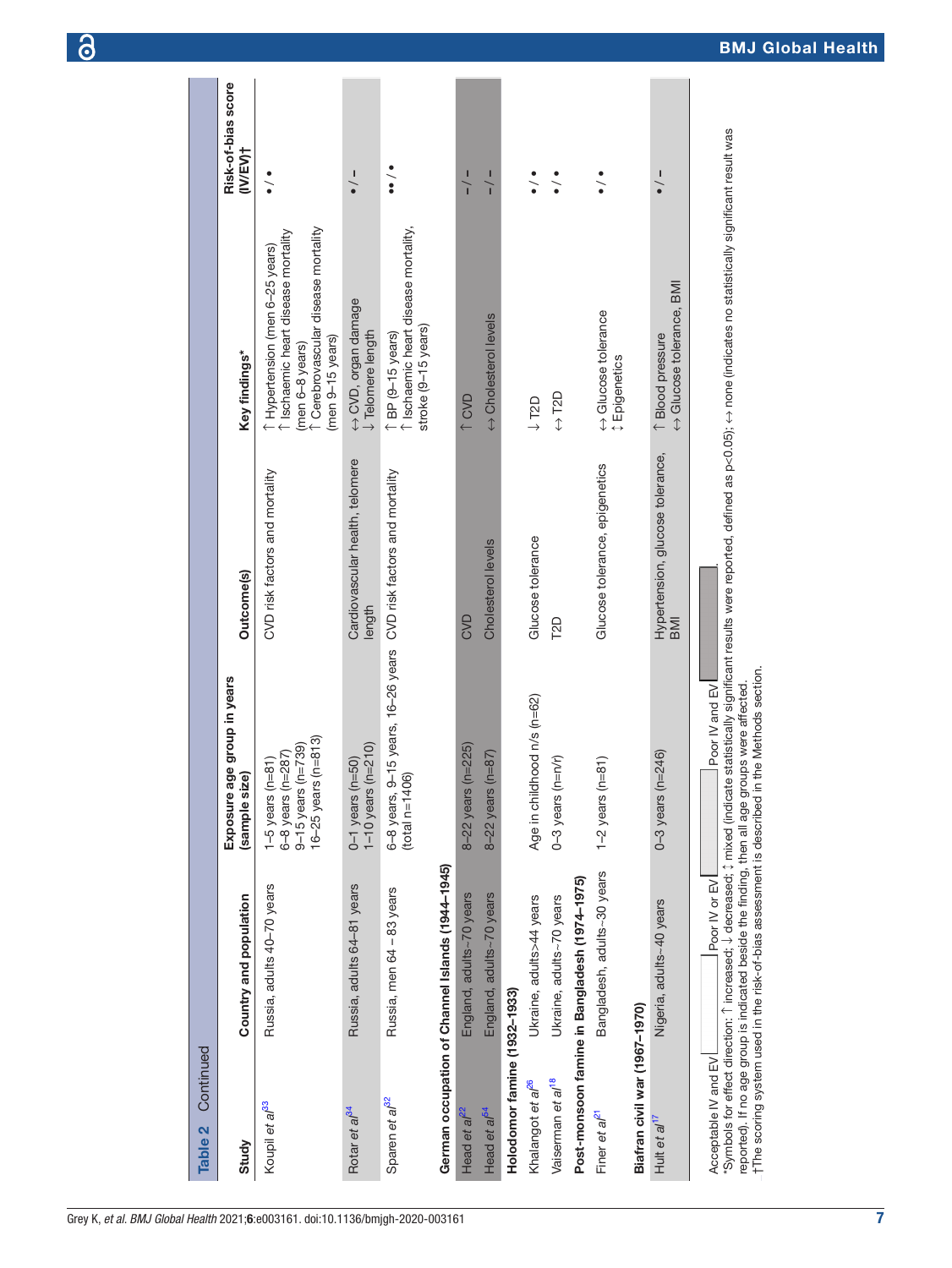<span id="page-7-0"></span>

| Table 3                      | Summary of studies examining effects of documen                                                                                                                                                                     | ted severe mainutrition in childhood on non-communicable disease (NCD) outcomes |                                                                  |                                                                                                                                                                                                      |                                   |
|------------------------------|---------------------------------------------------------------------------------------------------------------------------------------------------------------------------------------------------------------------|---------------------------------------------------------------------------------|------------------------------------------------------------------|------------------------------------------------------------------------------------------------------------------------------------------------------------------------------------------------------|-----------------------------------|
| Study                        | Setting and population                                                                                                                                                                                              | malnutrition (SM) exposure<br>Type/timing of severe                             | <b>Outcomes</b>                                                  | Key findings*                                                                                                                                                                                        | Risk-of-bias<br>(IV/EV)†<br>score |
| Case-control studies         |                                                                                                                                                                                                                     |                                                                                 |                                                                  |                                                                                                                                                                                                      |                                   |
| Chege <sup>15</sup>          | Controls: age and sex-matched non-<br>diabetics from same area attending<br>61.8 $\pm$ 10.9 years, Kenya (n=45)<br>Cases: patients with diabetes<br>outpatient clinics (n=45)                                       | Self-reported episode of SM in<br>Exposure age not specified<br>childhood       | T2D risk factors                                                 | ↑ Childhood SM among<br>diabetics                                                                                                                                                                    | $\frac{1}{1}$                     |
| Fekadu et al <sup>16</sup>   | Cases: insulin-requiring diabetics<br>patients attending other hospital<br>Controls: age and sex-matched<br>18-40 years, Ethiopia (n=107)<br>$clinics$ ( $n=110$ )                                                  | Exposure age not specified<br>Self-reported episode of<br>childhood SM          | diabetes risk factors<br>Insulin-requiring                       | ↑ Childhood SM in diabetics                                                                                                                                                                          | $\frac{1}{\bullet}$               |
| Prospective cohort studies   |                                                                                                                                                                                                                     |                                                                                 |                                                                  |                                                                                                                                                                                                      |                                   |
| Benefice et a/ <sup>65</sup> | Well-nourished controls (WN): age-<br>Ex-malnourished: children 5.5±0.5<br>matched, well-nourished children<br>undernourished children (n=54)<br>Chronic controls: chronically<br>years, Senegal (n=52)<br>$(n=33)$ | Median age: 14 months<br>Marasmus                                               | anthropometry<br>Motor fitness,                                  | U Height/weight for age versus<br>shuttle run versus WN controls<br>$\downarrow$ Distance throw, jump, agility/<br>Utandgrip in post-SM versus<br>← Endurance run<br>chronic controls<br>WN controls | $\frac{1}{\bullet}$               |
| Boulé et a <sup>f52</sup>    | Controls: young men 26.5±2.1 years<br>22.0±3.6 years, Mexico (n=26)<br>Ex-malnourished: young men<br>with no history of SM (n=27)                                                                                   | Age at admission: <1 years<br>Marasmus, kwashiorkor                             | abdominal obesity<br>Insulin sensitivity,                        | $\downarrow$ Insulin sensitivity w/ high<br>abdominal fat versus fat-<br>matched controls                                                                                                            | $\frac{1}{\bullet}$               |
| Bourdon et al <sup>77</sup>  | Community controls: age and sex-<br>Ex-malnourished: children 9.6±1.6<br>Sibling controls: closest in age to<br>case child with no history of SM<br>years, Malawi (n=69)<br>$matched(n=37)$<br>$(n=44)$             | Median age at admission: 21.5<br>Marasmus and kwashiorkor<br>months             | Cardiometabolic disease $\leftrightarrow$ Metabolites<br>markers |                                                                                                                                                                                                      | $\frac{1}{\bullet}$               |
| Cook <sup>23</sup>           | environment as cases with no history<br>Ex-malnourished: children 6.7-14.9<br>Controls: children raised in similar<br>years, Uganda (n=31)<br>of SM $(n=21)$                                                        | Mean age at admission: 1.9<br>Kwashiorkor<br>years                              | Carbohydrate tolerance                                           | ↑ Blood glucose 2 hours post<br>oral glucose tolerance test<br><b>J</b> Glucose clearance<br>(OGTT)                                                                                                  | $\frac{1}{\bullet}$               |
|                              |                                                                                                                                                                                                                     |                                                                                 |                                                                  |                                                                                                                                                                                                      | Continued                         |

 $\delta$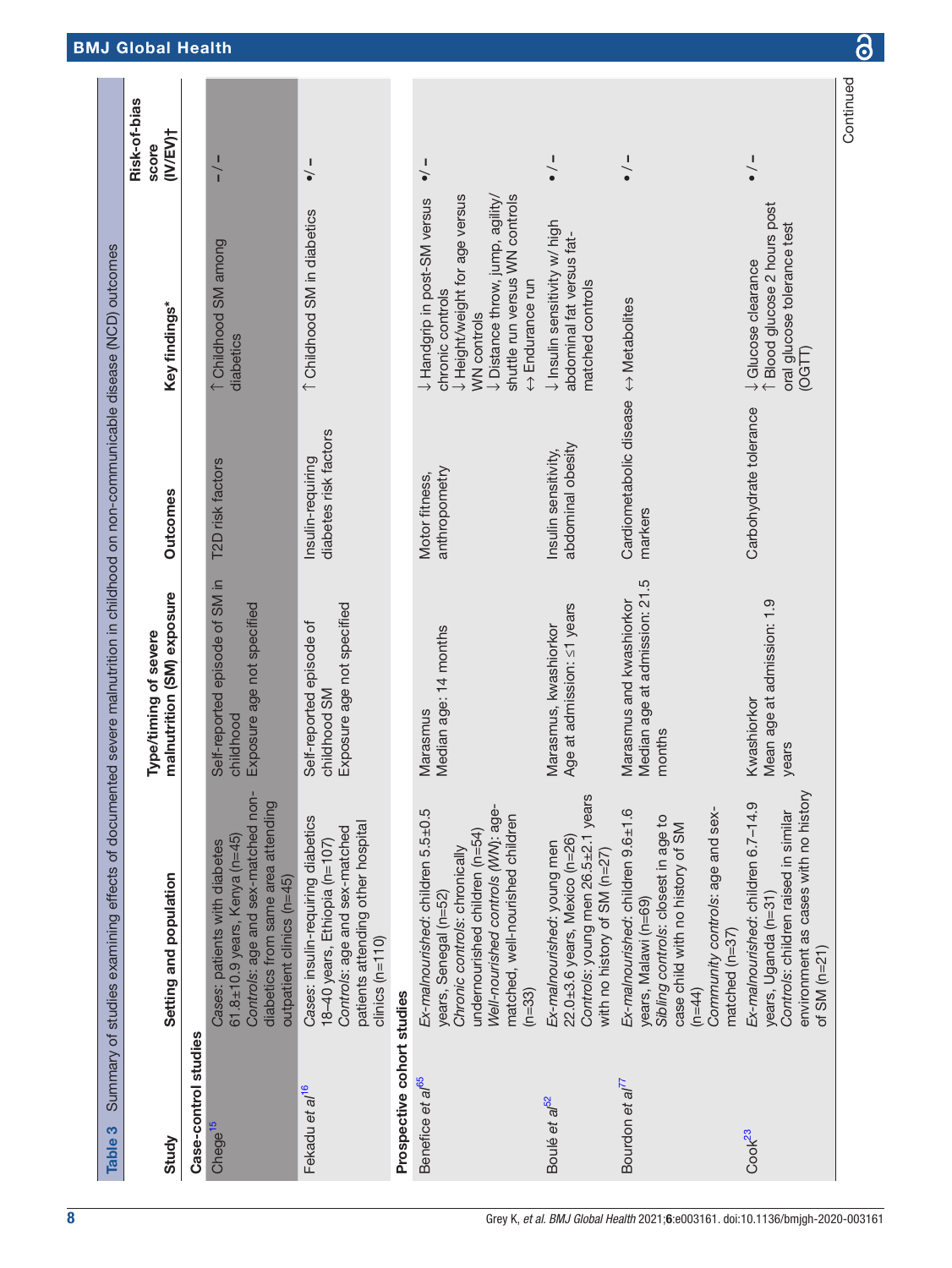| Continued<br>Table 3                       |                                                                                                                                                                                                                                                                                      |                                                                |                                                                         |                                                                                                                                                                                                                                                           |                                   |
|--------------------------------------------|--------------------------------------------------------------------------------------------------------------------------------------------------------------------------------------------------------------------------------------------------------------------------------------|----------------------------------------------------------------|-------------------------------------------------------------------------|-----------------------------------------------------------------------------------------------------------------------------------------------------------------------------------------------------------------------------------------------------------|-----------------------------------|
| Study                                      | Setting and population                                                                                                                                                                                                                                                               | malnutrition (SM) exposure<br>Type/timing of severe            | <b>Outcomes</b>                                                         | Key findings*                                                                                                                                                                                                                                             | Risk-of-bias<br>(IV/EV)†<br>score |
| Francis-Emmanuel<br>et al <sup>53</sup>    | Community controls: age, sex, BMI-<br>Birthweight-matched controls: age-<br>Ex-malnourished: adult marasmus<br>kwashiorkor survivors (KS) (n=38)<br>survivors (MS) (n=42) and<br>17-50 years, Jamaica<br>matched $(n=70)$<br>matched $(n=40)$                                        | Age at admission: 6-18 months<br>Marasmus and kwashiorkor      | Glucose metabolism                                                      | ← Insulin sensitivity (MS versus<br>Unsulin sensitivity (MS versus<br>disposition indices (MS vs all<br>← Fasting plasma glucose<br>↑ Glucose intolerance (MS<br>$\downarrow$ Insulinogenic and oral<br>versus KS)<br>controls)<br>groups)<br>KS)         | $\frac{1}{\bullet}$               |
| Gonzalez-Barranco<br>$et$ al <sup>42</sup> | Controls: young men with no history<br>$20.2\pm3.6$ years, Mexico (n=52)<br>Ex-malnourished: young men<br>of $SM$ ( $n=50$ )                                                                                                                                                         | Mean age at admission: 4.5<br>Marasmus, kwashiorkor<br>months  | Glucose metabolism,<br>lipid profile, blood<br>pressure (BP)            | ← Fasting blood glucose, lipid<br>1 Areas under the curves of<br>$\downarrow$ Insulin sensitivity, BP<br>glucose and insulin<br>profile                                                                                                                   | $\frac{1}{\bullet}$               |
|                                            | ldohou-Dossou et al <sup>20</sup> Ex-malnourished: children 6-8 years,<br>Sibling controls (SC): closest in age<br>Well-nourished controls (WN): age-<br>to case child with no history of SM<br>matched healthy children from<br>wealthier area (n=19)<br>Senegal (n=24)<br>$(n=24)$ | Age at admission: 1-3 years<br>Marasmus                        | factors, anthropometry<br>Biochemical nutritional<br>indicators, growth | SC associated with low IGF-<-<br>↓ Lean mass in post-SM and<br>↓ Apolipoprotein A<> versus<br>WN controls, no difference<br>between post-SM and SC                                                                                                        | $\frac{1}{\bullet}$               |
| Kajubi <sup>24</sup>                       | Ex-malnourished: adolescents 11-19<br>Controls: adolescents with no history<br>years, Uganda (n=15)<br>of SM $(n=11)$                                                                                                                                                                | Age at admission: 1.5-3 years<br>Kwashiorkor                   | Pancreatic function                                                     | ← Blood glucose post-OGTT<br>$\downarrow$ Fasting plasma insulin                                                                                                                                                                                          | $\frac{1}{\bullet}$               |
| Lelijveld et al <sup>9</sup>               | Sibling controls (SC): closest in age<br>sex-matched with no history of SM<br>to case child with no history of SM<br>Community controls (CC): age and<br>Ex-malnourished: children 9.6±1.6<br>years, Malawi (n=320)<br>$(n=217)$<br>$(n=184)$                                        | Median age at admission: 24<br>Marasmus, kwashiorkor<br>months | Blood markers of NCDs,<br>physical capacity,<br>anthropometry           | blood lipids, salivary cortisol<br>$\downarrow$ Lean mass versus CC but<br>$\downarrow$ Handgrip strength versus<br>glycosylated haemoglobin,<br>↑ Diastolic BP in post-SM<br>$\leftrightarrow$ Glucose tolerance,<br>similar to SC<br>versus SC<br>CC/SC | $-\bullet$                        |
|                                            |                                                                                                                                                                                                                                                                                      |                                                                |                                                                         |                                                                                                                                                                                                                                                           | Continued                         |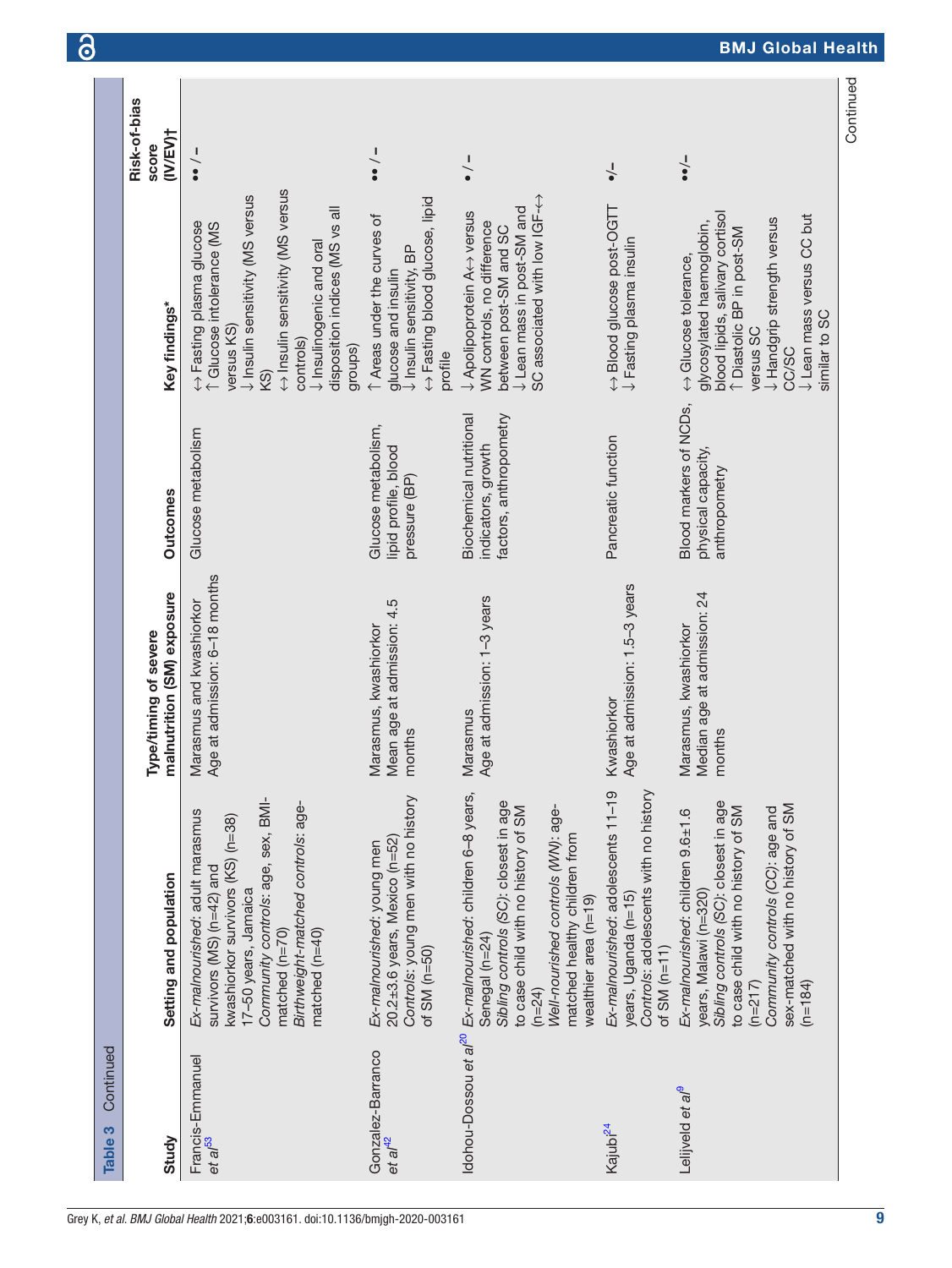| Continued<br>Table 3<br>Study                 | Setting and population                                                                                                                                                                                                                                                                                                                                                                         | malnutrition (SM) exposure<br>Type/timing of severe              | <b>Outcomes</b>                              | Key findings*                                                                                                                                                                                                                                                                                        | Risk-of-bias<br>(IV/EV)†<br>score |
|-----------------------------------------------|------------------------------------------------------------------------------------------------------------------------------------------------------------------------------------------------------------------------------------------------------------------------------------------------------------------------------------------------------------------------------------------------|------------------------------------------------------------------|----------------------------------------------|------------------------------------------------------------------------------------------------------------------------------------------------------------------------------------------------------------------------------------------------------------------------------------------------------|-----------------------------------|
| Moore et a <sup>pes</sup>                     | Rural adults (mean age 35.8 years),<br>Gambia (n=145)                                                                                                                                                                                                                                                                                                                                          | WAZ measured at 18 months<br>Low weight-for-age z-score<br>(NAZ) | Cardiovascular disease<br>(CVD) risk factors | blood glucose or insulin post-<br>$\downarrow$ Fasting plasma insulin in<br>← Fasting blood glucose,<br>lower WAZ quartiles<br>OGTT, cortisol, BP                                                                                                                                                    | $-\prime$                         |
| Sheppard et al <sup>84</sup>                  | $(n=21)$ or marasmus (MS) 25.02 $\pm$ 5.69<br>Ex-malnourished: adult survivors of<br>kwashiorkor (KS) 29.82±9.03 years<br>years (n=23), Jamaica                                                                                                                                                                                                                                                | Mean age at admission: 11<br>Marasmus, kwashiorkor<br>months     | Epigenetic profile in<br>muscle tissue       | methylation of 63 genes related<br>to, body size/composition,<br>cardiovascular pathways<br>musculoskeletal growth,<br>glucose metabolism,<br>between MS and KS<br><b>‡Differences in DNA</b>                                                                                                        | $\frac{1}{\bullet}$               |
| Tennant et al <sup>43</sup>                   | matched with no history of SM (n=45)<br>$27.2 \pm 7.8$ years and marasmus (n=54)<br>Community controls: age and sex<br>Ex-malnourished: adult survivors<br>of childhood kwashiorkor (n=62)<br>29.2±8.4 years, Jamaica                                                                                                                                                                          | Mean age at admission: 12<br>Marasmus, kwashiorkor<br>months     | function                                     | 1 Systemic vascular resistance<br>Cardiovascular structure/ $\downarrow$ Left ventricular outflow tract<br>Fleart rate in MS versus KS<br>cardiac output, pulse wave<br>parameter, stroke volume,<br>← Large vessel, cardiac<br>← Systolic BP<br><sup>1</sup> Diastolic BP<br>emodelling<br>velocity | $-\prime$                         |
| Acceptable IV and EV<br>T2D, type 2 diabetes. | *Symbols for effect direction: ↑ increased; ↓ decreased; ↓ decreased; ↓ decreased; ↑ molicate statistical (indicates none indicates no statistically significant result<br>was reported). If no age group is indicated beside the finding, then all age groups were affected.<br>†The scoring system used in the risk-of-bias assessment is described in the Methods section.<br>Poor IV or EV | . Poor IV and EV                                                 |                                              |                                                                                                                                                                                                                                                                                                      |                                   |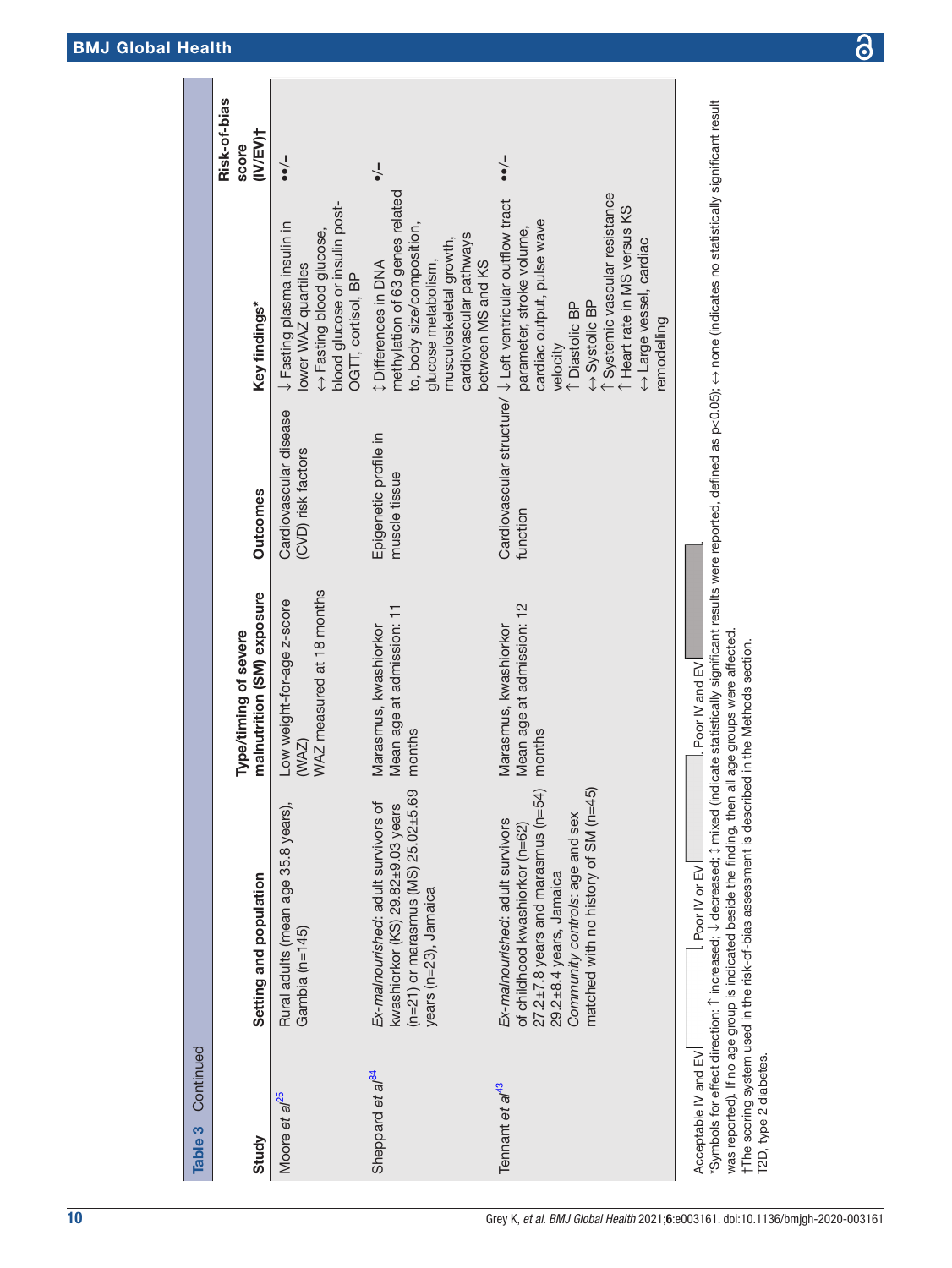(p<0.0001) in survivors at  $\sim$ 20 years.<sup>4243</sup> Among Malawian survivors at ~9 years, dBP was higher than sibling controls  $(d=1.91$  $(d=1.91$  $(d=1.91$  mm Hg, p=0.03).<sup>9</sup> Meanwhile, a Gambian study showed no association between decreasing WAZ in the malnourished range in childhood and sBP or dBP at ~36 years in women.<sup>[25](#page-14-16)</sup>

The single study that examined cardiovascular structure and function found reduced left ventricular outflow tract, stroke volume, cardiac output, and pulse wave velocity, together with increased systemic vascular resistance in survivors versus controls[.43](#page-14-43)

# Glucose metabolism outcomes

#### *Famine studies*

The evidence shows a positive association between childhood famine exposure and impaired glucose metabolism, with 2/15 studies finding increased risk of hyperglycaemia and 7/15 showing increased diabetes risk.<sup>28 31 44-50</sup> The five studies that stratified analyses by sex found increased risk of glucose metabolism disorders in women only.[31 45 46 48 49](#page-14-20)

Increased risk of hyperglycaemia in famine-exposed women was found in two Chinese studies. Both found similarly increased risk as a result of early childhood famine exposure (0–3 years; OR 1.[48](#page-15-3);  $95\%$  CI 1.15 to  $1.9^{48}$ ; OR 1.55; 95% CI 1.10 to  $2.19^{49}$ ), with one study finding further associations with exposure in mid-childhood (4–6 years; OR 1.38; 95% CI 1.06 to 1.79) and late childhood (7–10 years; OR 1.57; 95% CI 1.25 to 1.98).<sup>48 49</sup> By contrast, one of these studies found a decreased risk of diabetes in men exposed to famine in early (OR 0.65; 95% CI 0.49 to 0.86) and late childhood (OR 0.74; 95% CI 0.56 to 0.98) compared with controls. $48$ 

Increased diabetes risk was found in seven studies from China and the Netherlands (5/7 and 2/7, respectively) after childhood famine exposure,<sup>28 31 44–47 50</sup> with three studies reporting an effect in women only.[31 45 46](#page-14-20) Increased diabetes risk was mainly observed among participants exposed to famine in early and late childhood (0–10 years); however, one Dutch study reported increased risk in the female adolescent exposure group (11–14 years) only.[31](#page-14-20)

Of the remaining six studies, five reported null findings and one reported a negative relationship between famine exposure and impaired glucose metabolism in adulthood. Studies from Bangladesh, Nigeria, China and Russia found no association between childhood famine exposure and impaired glucose metabolism when outcomes were assessed between ~30 and 80 years[.17 18 21 41 51](#page-14-13) Finally, one study of Ukrainian famine survivors reported reduced diabetes risk in childhoodexposed participants (OR 0.063; 95% CI 0.007 to 0.55) compared with unexposed controls.<sup>[26](#page-14-17)</sup>

#### *Documented severe malnutrition studies*

The evidence indicates that severe childhood malnutrition is associated with impaired glucose metabolism in survivors, with 6/9 studies reporting a positive association

with diabetes, reduced insulin sensitivity, or glucose intolerance.<sup>15 16 23 42 52 53</sup> Notably, a Jamaican study that differentiated between survivors of marasmus and kwashiorkor reported greater fasting insulin, increased glucose intolerance, and reduced insulin sensitivity in adult marasmus survivors only.<sup>[53](#page-15-20)</sup> Conversely, a Ugandan study showed that glucose tolerance was impaired in kwashiorkor survivors compared with healthy controls. $^{23}$  In a Mexican study, insulin sensitivity was reduced in survivors with high levels of abdominal fat even when matched to controls with similar levels of abdominal obesity; however, when matched for low amounts of abdominal fat, survivors and controls had similar insulin sensitivity. $52$  Severe childhood malnutrition was a risk factor for type 2 and insulinrequiring diabetes in case-control studies of patients with diabetes in Kenya and Ethiopia.[15 16](#page-14-12)

The remaining 3/9 studies found no differences in glucose metabolism between severe malnutrition survivors and controls; however, these studies assessed outcomes in children, adolescents, and lean adults on a low-fat diet, respectively, which may have led to underestimation of the long-term effects of severe malnutrition.<sup>9</sup> <sup>24</sup> <sup>25</sup>

# Lipid metabolism outcomes

### *Famine studies*

Of eight studies that reported on lipid metabolism outcomes, four reported no difference in lipid profiles between famine-exposed participants and controls.<sup>21415455</sup> Three Chinese studies found increased risk of dyslipidaemia after childhood famine exposure between 0 and 12 years, with one also reporting an effect in the adoles-cent group (13–20 years).<sup>[50 56 57](#page-15-15)</sup> A study of Leningrad Siege survivors found higher high-density lipoprotein (HDL) in exposed participants (p=0.008) but no differ-ence in triglycerides compared with controls.<sup>[34](#page-14-19)</sup> Only one Chinese study stratified analyses by sex and it found an increased risk of dyslipidaemia in women only.<sup>[56](#page-15-8)</sup>

#### *Documented severe malnutrition studies*

Three studies of severe malnutrition survivors examined lipid metabolism, with two finding no differences between the lipid profiles of controls and survivors at  $\sim 9$ years (Malawi) and  $\sim$ 20 years (Mexico), respectively.<sup>942</sup> One study found reduced apolipoprotein A1 in Senegalese marasmus survivors compared with well-nourished controls (p<0.05) but no difference compared with sibling controls. $20$ 

#### Metabolic syndrome outcomes *Famine studies*

All five studies of metabolic syndrome (MetS) in Chinese famine survivors showed an increased risk in participants exposed between 0 and 9 years.<sup>58–62</sup> Four studies stratified analyses by sex and found increased risk exclusively in women. $59-62$  Another Chinese study used a different method to assess MetS-related outcomes called the 'visceral adiposity index' (VAI), a sex-specific equation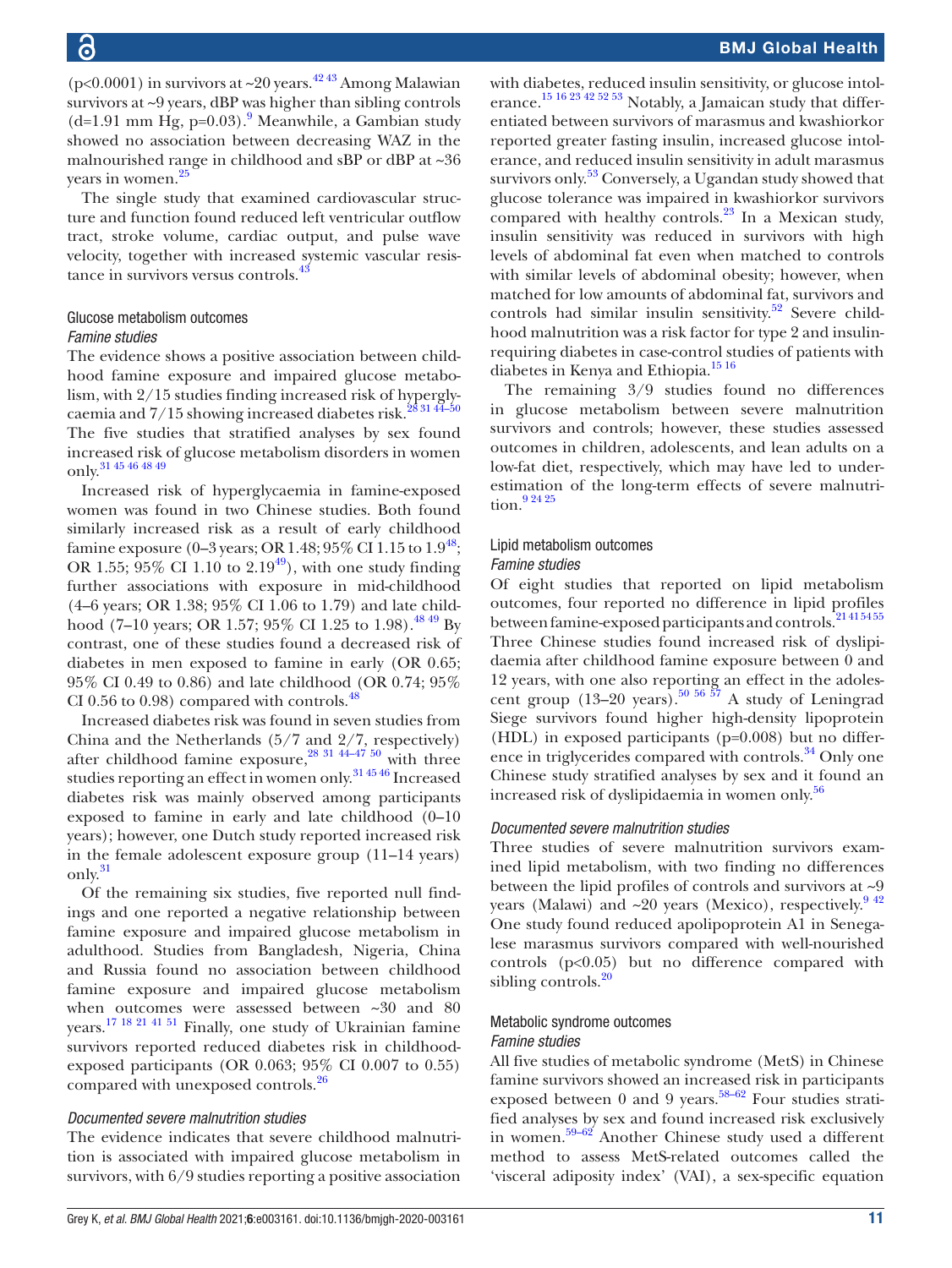based on waist circumference, BMI, and triglyceride and HDL levels. They found a positive association between childhood famine exposure (0–9 years) and VAI in women only.<sup>[63](#page-15-0)</sup>

#### Obesity-related outcomes *Famine studies*

Evidence on obesity-related outcomes in famine survivors showed mixed effects. Four Chinese studies reported increased BMI, obesity or overweight among those exposed to famine between 0 and 9 years and followed up in late adulthood[.19 30 35 64](#page-14-25) Conversely, three studies found no association between famine exposure between 0 and 3 years and overweight, obesity, BMI or waist circumference.<sup>173741</sup>

#### *Documented severe malnutrition studies*

In contrast with famine survivors, evidence on anthropometric outcomes in severe malnutrition survivors indicates that they remain thinner than unexposed controls through childhood to adulthood. Of six studies, five reported that survivors had lower BMI, WFA, MUAC or WAZ than controls when measured as older children or adults.[9 20 42 52 65](#page-14-7) However, two studies noted that WFA and WAZ were lower in severe malnutrition survivors compared with well-nourished controls but observed no difference when compared with chronically malnourished or sibling controls, respectively.<sup>20 65</sup>

Results for outcomes with ≤3 studies reporting results can be found in [online supplemental file 4](https://dx.doi.org/10.1136/bmjgh-2020-003161), including NAFLD, physical capacity, chronic kidney disease, thyroid function, metabolomics, and epigenetic and genetic outcomes.

#### **DISCUSSION**

#### Summary of main results

We found evidence to support the hypothesis that exposure to severe malnutrition or famine during childhood increases long-term risk of cardiometabolic NCDs. The evidence was strongest for an association with CVD (myocardial infarction, coronary artery calcification, peripheral arterial disease, cerebrovascular disease, ischaemic heart disease, hypertension), impaired glucose metabolism (diabetes, hyperglycaemia) and MetS, while evidence for effects on lipid metabolism and obesity risk was less consistent. Where increased risk of NCDs in exposed groups was reported as an OR, effect sizes ranged from 1.11 to 5.50. Overall, these results suggest that childhood malnutrition may have a clinically, as well as statistically, significant effect on NCD risk in some survivors. Sex-specific differences were observed in some cohorts, with famine-exposed women at higher risk of glucose metabolism disorders and MetS than their male counterparts.

#### Interpretation of findings

#### Windows of developmental plasticity

Current literature suggests that developmental plasticity extends beyond prenatal life and that severe malnutrition in childhood exerts independent effects on NCD risk. Due to heterogeneity in exposure age across studies,

it is difficult to conclude whether morbidity risk is higher among children exposed at specific ages. However, it appears that the window of plasticity could remain open beyond the first 1000 days of life, which is the focus of much current child health policy and programming.

Our results build on a narrative review of differences in cardiometabolic risk between marasmus and kwashiorkor survivors from Boyne *et al* (2017) by systematically identifying new evidence for an effect of severe malnutri-tion and famine exposure in childhood on NCD risk.<sup>[11](#page-14-8)</sup> Building on the DOHaD hypothesis, these findings indicate that severe childhood malnutrition may not only have serious implications for short-term morbidity and mortality but also for survivors' long-term health. This concept is described by Wells' (2018) 'capacity-load model of NCD risk', which proposes that individuals develop physiological traits during early life that give them the capacity to maintain homeostasis in metabolism and cardiovascular function when challenged by a metabolic load.<sup>66</sup> Therefore, if postnatal malnutrition impairs development of metabolic capacity, then survivors are more vulnerable to NCDs in later life, especially in an increasingly obesogenic environment.

#### Mechanistic links between severe malnutrition or famine in childhood and NCDS

There is little mechanistic evidence linking severe malnutrition or famine in childhood and long-term NCD risk, with most studies speculating on mechanisms or extrapolating from findings on prenatal malnutrition. Commonly proposed mechanisms include:

#### *Growth acceleration*

There is strong evidence that periods of rapid postnatal weight gain increase obesity and CVD risk later in life, with observational and intervention studies showing that accelerated early growth is associated with later body fatness as well as increased BP, cholesterolaemia and insulin resistance.<sup>67-71</sup> Since rapid weight gain often follows episodes of severe childhood malnutrition, this may explain the increased CVD risk among those exposed to postnatal malnutrition followed by nutritional recovery.<sup>72</sup> While the mechanisms linking rapid weight gain with NCD risk are not fully understood, the evidence is strongest for increased visceral adiposity as the key causal factor in CVD and diabetes.<sup>73-75</sup>

#### *Body composition in later life*

Endocrine changes caused by malnutrition may influence body composition in adult survivors and affect their NCD risk.<sup>11</sup> Reduced growth factors (eg, IGF-1) and insulin, along with higher cortisol levels, may be conducive to stunting, reduced muscle mass, and a tendency towards obesity with high calorie intake.<sup>76</sup> In studies of older children who experienced severe malnutrition in early life, survivors had less lean mass and more stunting compared with community controls, which was associated with low IGF-1. $9\frac{2077}{7}$  This phenotype may increase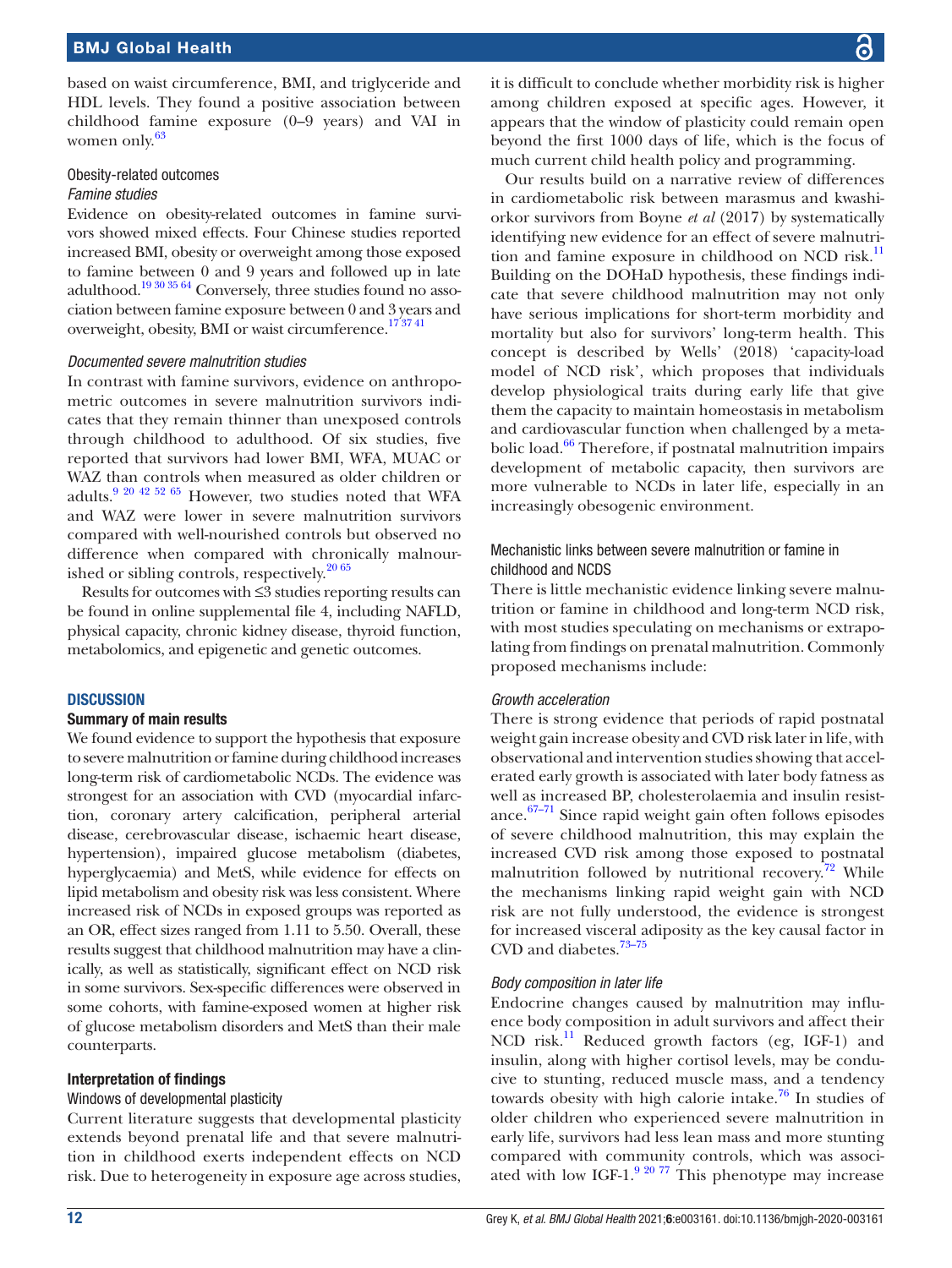NCD risk as skeletal muscle is the major site of insulininduced glucose uptake and therefore protects against insulin resistance and MetS.<sup>78</sup><sup>79</sup>

#### *Impaired pancreatic function*

Animal studies have shown that postnatal malnutri-tion negatively impacts pancreatic β-cell function.<sup>[80 81](#page-15-28)</sup> When malnutrition was induced in rats during lactation and the postweaning period using a low-protein diet, there were negative effects on insulin secretion leading to impaired glucose tolerance. On nutritional rehabilitation, the deleterious effects were reversed in the lactation-exposed group but not in the postweaning group, suggesting that postnatal malnutrition can permanently alter pancreatic function and lead to glucose metabolism disorders.<sup>[80](#page-15-28)</sup>

#### *Altered hypothalamic–pituitary–adrenocortical (HPA) axis*

Exposure to stressors in utero and during childhood may alter the set-point of the HPA axis as an adaptation to cope with an anticipated high-stress environment in later life.<sup>82</sup> However, these changes in neuroendocrine mediators of the stress response may predispose to metabolic disease when the adult environment is mismatched for these adaptations as excess glucocorticoids have been associated with hypertension and glucose intolerance.<sup>83</sup>

#### *Epigenetic changes*

While literature on epigenetic effects of early-life malnutrition on NCD risk largely focuses on the antenatal period, postnatal malnutrition may also cause epigenetic changes that contribute to future cardiometabolic disease risk.[21 84 85](#page-14-38) If epigenetic plasticity extends into postnatal life, then this may provide the mechanistic link between early-life malnutrition and later disease by 'programming' an adverse metabolic phenotype. $86 87$ However, epigenetic studies on the effects of childhood malnutrition are limited, and this theory requires further supporting evidence.

#### *Sex-specific effects*

Women exposed to famine in childhood appear to be at higher risk of glucose metabolism disorders and MetS than famine-exposed men. This finding is supported by a recent meta-analysis examining the effect of earlylife famine exposure on risk of MetS in adulthood that included 39 studies (n=81 504). Compared with a nonexposed group, early-life famine exposure significantly increased the risk of MetS in women only. $88$  However, most studies were conducted in China where families may have preferentially allocated food and other resources to sons at the expense of daughters during the famine due to a culture of 'son preference'.<sup>89</sup> Malnutrition severity may thus explain increased NCD risk in women.<sup>89</sup> While hypothetically this would select for the healthiest female survivors, it would also improve the average welfare of males, leading to better long-term health.<sup>[89](#page-15-33)</sup> Another explanation might be healthy survivor effect in boys as a recent review found that they are biologically more

vulnerable to malnutrition and potentially only the healthiest survived.<sup>[90](#page-15-34)</sup>

#### Review limitations and strengths

We acknowledge several limitations. Due to our broad scope, there was extensive clinical and methodological heterogeneity between studies, rendering it difficult to directly compare study findings. As all studies were observational, associations cannot be interpreted as causal. This makes it difficult to disentangle the effects of fetal and postnatal malnutrition. Few studies controlled for effects of foetal malnutrition as the proxy measure of birth weight was rarely available; however, four studies showed independent effects of postnatal malnutrition on NCD risk after controlling for birth weight.<sup>[22 42 52 53](#page-14-18)</sup> Inadequately controlled age effects are another important confounder as most famine studies used birthdate to determine famine exposure. This was primarily an issue in Chinese studies as there were no truly unexposed areas during the Chinese famine, rendering it difficult to make comparisons with age-matched controls.<sup>48</sup> Because there was no overlap in the birth years of exposed and non-exposed participants, age adjustment in regression models alone will have no impact on risk estimate calculations.<sup>91</sup> Without an age-matched or age-balanced control group, age differences between groups may explain many of the effects on NCD outcomes attributed to famine exposure because ageing is a risk factor for NCDs and childhood-exposed groups were older than controls born post famine.<sup>[91 92](#page-15-35)</sup>

Another limitation is the small sample size in some studies; thus, the children included may not represent the wider affected/at-risk population and chance observations are possible. We also note the risk of selection and information bias. Because severe childhood malnutrition is associated with high mortality, participants may represent the healthiest survivors and any effects observed in these populations may underestimate long-term health impacts of severe malnutrition.<sup>9 93</sup> Misclassification of famine exposure status is an important source of information bias. Most studies assigned exposure status and severity based on birth date and place relative to famine years and regions of excess mortality. This may have resulted in misclassification of participants into incorrect exposure groups because individual exposure data were not available; participants may have been exposed to varying degrees of famine severity or even entirely protected for circumstantial reasons.

Finally, we recognise the currently limited data sources on this topic; although we identified an important number of individual papers, many were from the same famine event and some had high risk of bias. However, even when studies with higher risk of bias were discounted from our analysis, we found that most studies from the Great Chinese Famine, Dutch Hunger Winter and Siege of Leningrad (the famine events for which there were >2 available studies) showed a positive association between famine exposure and NCD outcomes. Therefore, our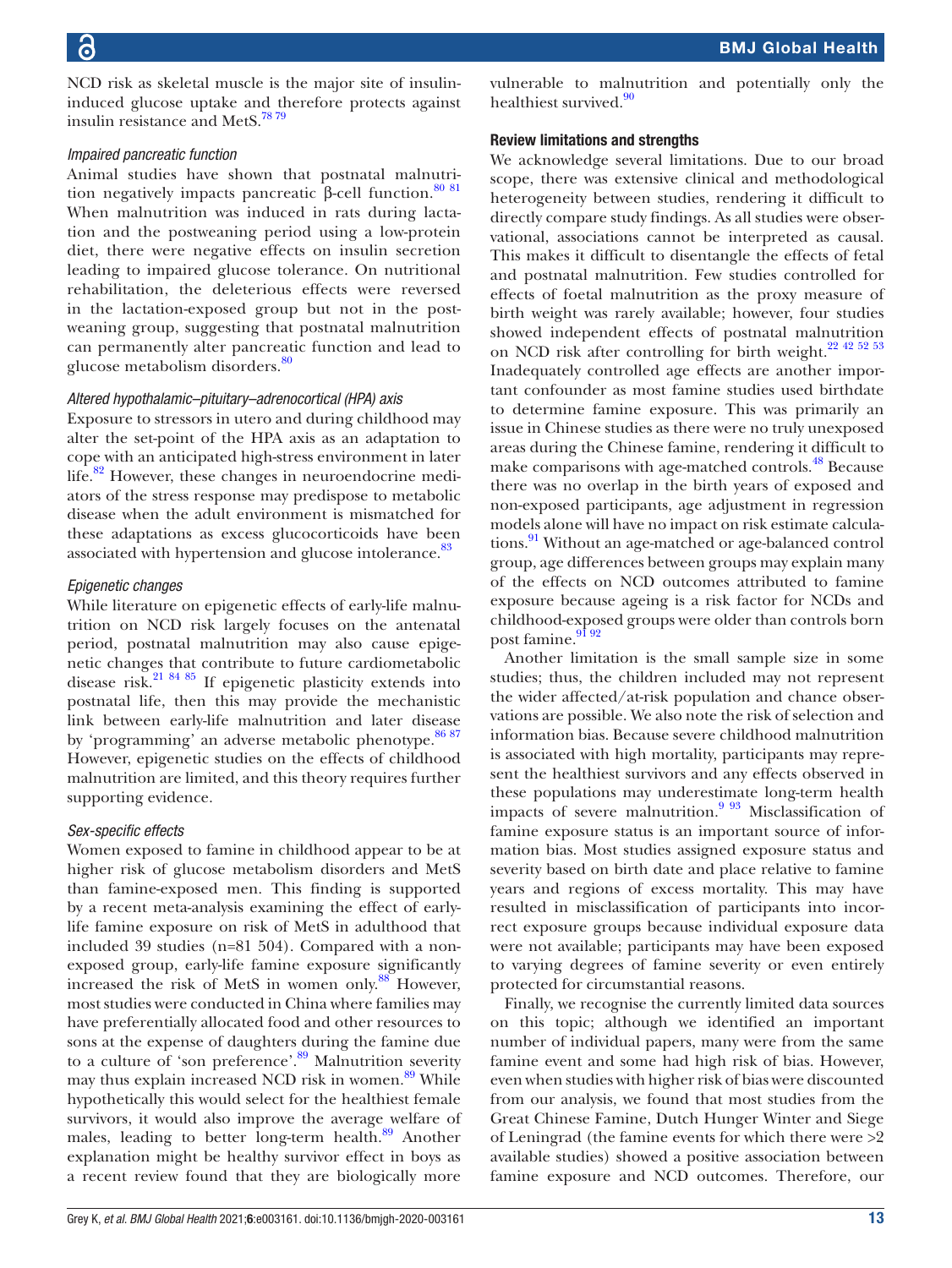conclusions regarding the potential relationship between famine exposure and NCDs remain valid and all studies were included in the results so as to present a complete overview of available literature. We hope that future research in different settings might add further weight to our findings.

Our review has several strengths. To our knowledge, this is the only systematic review on this topic. It examines a highly topical subject; COVID-19 threatens to trigger food crises and famines worldwide, putting great numbers of children at risk of severe malnutrition. $94-96$ The resulting potential increase in NCDs risks putting a major burden on already overstretched health systems in LMICs in coming decades. Finally, while all studies were observational, there was consistency in findings, strength of associations, biological plausibility, temporal progression between exposure and outcomes, and coherence between epidemiological and laboratory findings.<sup>[80 81](#page-15-28)</sup>

#### Implications of findings and future research

If postnatal malnutrition influences long-term NCD risk as our results suggest, this is of global public health significance given the growing NCD epidemic in LMICs where there remains a large burden of severe childhood malnutrition[.3](#page-14-2) Prevention of severe malnutrition should be prioritised as no child should have to suffer the short-term or long-term effects of malnutrition. While short-term mortality and morbidity are widely recognised outcomes of malnutrition, we hope that the case for prevention will be further strengthened once policymakers and funders appreciate the long-term sequelae highlighted in our review.

With over 80% of premature NCD-related deaths occurring in LMICs, where health systems already struggle with this massive disease burden, the need for interventions to prevent NCDs among severe malnutrition survivors is urgent. Our review highlights the limited evidence relevant to LMIC contexts, where severe malnutrition remains a threat to public health. Many of the highest quality studies we identified were conducted in settings where famine events were short lived and therefore may underestimate the effects of severe malnutrition in some contemporary contexts where malnutrition is endemic. There is a need for more high-quality studies in a wider range of contemporary LMIC settings to explore the potential links between severe malnutrition and NCDs.

There is reasonable strength and consistency in the findings and biological plausibility to indicate an association between severe malnutrition or famine exposure and increased NCD risk. However, the precise mechanisms underlying this association remain largely unclear. For instance, how do long-term outcomes differ by duration, intensity, and age at which a child experiences malnutrition and what are the biological processes leading to long-term adverse effects. Research in this area will be essential to inform policy and programming around prevention and management strategies for severe childhood malnutrition that promote long-term health

in survivors as well as strategies to mitigate NCD risk among famine survivors. Recent predictions of major hunger following the COVID-19 pandemic make our review particularly timely.<sup>94 95</sup> Taking action to prevent and appropriately treat this hunger is not only vital to save child lives, but also matters for NCD prevalence in decades to come.

#### **CONCLUSION**

Our review indicates that severe malnutrition or famine exposure in childhood is associated with increased NCD risk later in life. The evidence on CVD, impaired glucose metabolism and MetS consistently shows deleterious effects of postnatal malnutrition on these chronic disease outcomes. Evidence for effects on lipid metabolism and obesity risk is less consistent.

Given that many countries with large burdens of child malnutrition also face NCD epidemics, understanding associations between severe childhood malnutrition and chronic diseases has major implications for preventing long-term morbidity and mortality. Increased global hunger resulting from the COVID-19 pandemic makes this link more important than ever. Efforts must be made to prevent and appropriately treat child malnutrition: not only to avoid short-term mortality, but to avoid escalating an already overwhelming NCD burden in decades to come. Better evidence is required from contemporary LMIC contexts where severe malnutrition may be inflicting long-lasting damage on public health.

#### Author affiliations

<sup>1</sup>Population Health, London School of Hygiene & Tropical Medicine, London, UK <sup>2</sup>Division of Human Nutrition and Health, Wageningen University, Wageningen, **Netherlands** 

<sup>3</sup>Department of Psychiatry, Jimma University, Jimma, Ethiopia

4 Emergency Nutrition Network, Kidlington, UK

<sup>5</sup>Caribbean Institute for Health Research, University of the West Indies, Kingston, Jamaica

<sup>6</sup>Department of Pediatrics and Child Health, Jimma University, Jimma, Ethiopia <sup>7</sup> Armauer Hansen Research Institute, Addis Ababa, Ethiopia

<sup>8</sup>Population Health, London School of Hygiene and Tropical Medicine, London, UK Twitter Marko Kerac [@GlobalHealthNut](https://twitter.com/GlobalHealthNut)

Contributors MK and KG conceived the study design. KG carried out the main research work on this review, including running the searches, extracting data, assessing the risk of bias, and writing up this manuscript with input from MK, NL, DT, TG, MA, MB, AA and GBG. All authors have read and approved the final manuscript.

Funding This study was funded by Medical Research Council (MR/T008628/1).

Competing interests None declared.

Patient consent for publication Not required.

Provenance and peer review Not commissioned; externally peer reviewed.

Data availability statement All data relevant to the study are included in the article or uploaded as supplementary information. All data were collected from previously published studies.

Supplemental material This content has been supplied by the author(s). It has not been vetted by BMJ Publishing Group Limited (BMJ) and may not have been peer-reviewed. Any opinions or recommendations discussed are solely those of the author(s) and are not endorsed by BMJ. BMJ disclaims all liability and responsibility arising from any reliance placed on the content. Where the content includes any translated material, BMJ does not warrant the accuracy and reliability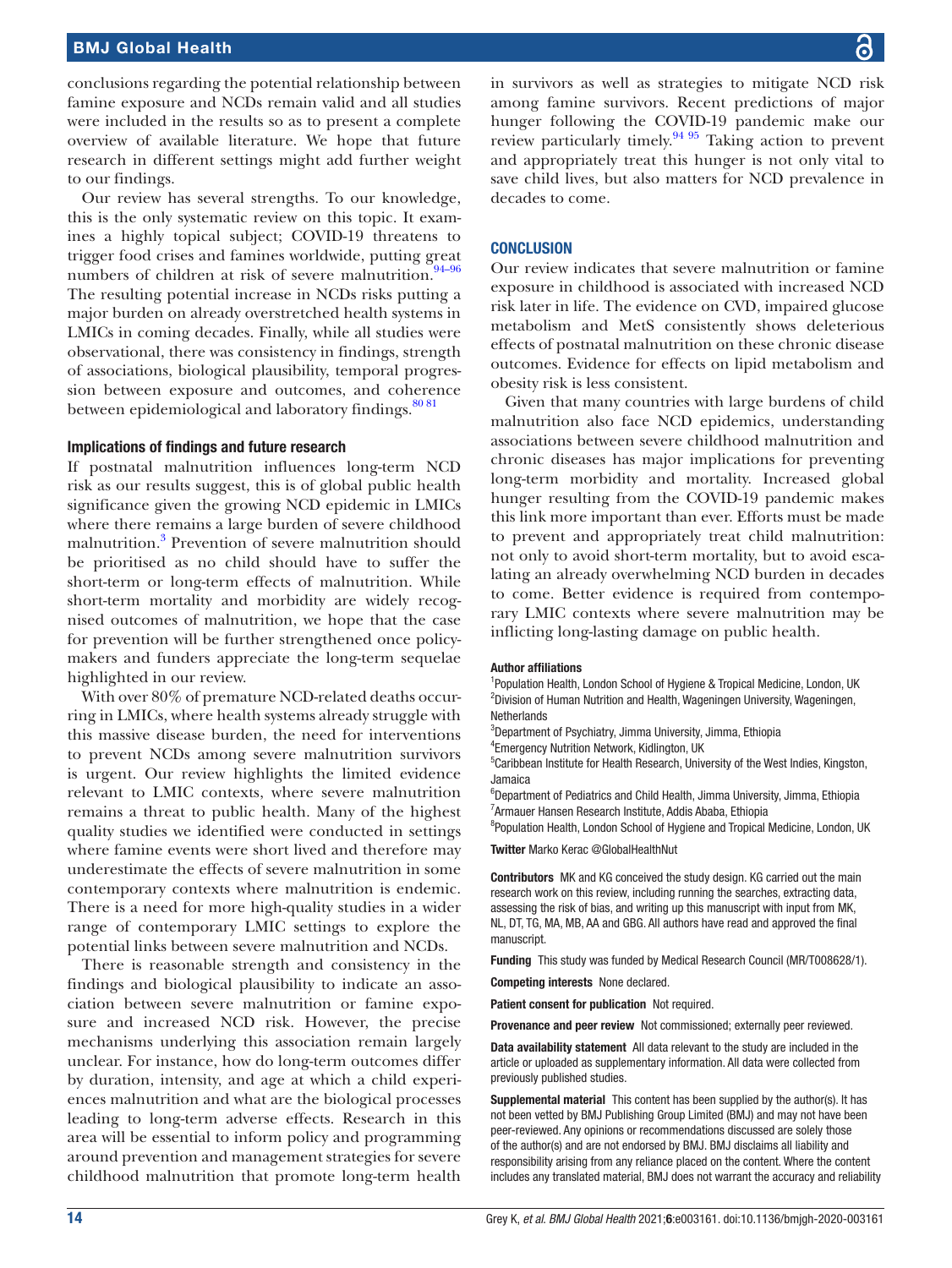of the translations (including but not limited to local regulations, clinical guidelines, terminology, drug names and drug dosages), and is not responsible for any error and/or omissions arising from translation and adaptation or otherwise.

Open access This is an open access article distributed in accordance with the Creative Commons Attribution 4.0 Unported (CC BY 4.0) license, which permits others to copy, redistribute, remix, transform and build upon this work for any purpose, provided the original work is properly cited, a link to the licence is given, and indication of whether changes were made. See: [https://creativecommons.org/](https://creativecommons.org/licenses/by/4.0/) [licenses/by/4.0/](https://creativecommons.org/licenses/by/4.0/).

#### ORCID iDs

Kelsey Grey <http://orcid.org/0000-0002-8980-9396> Marko Kerac<http://orcid.org/0000-0002-3745-7317>

#### <span id="page-14-0"></span>**REFERENCES**

- United Nations Children's Fund (UNICEF), World Health Organization, International Bank for Reconstruction and Development/The World Bank. *Levels and trends in child malnutrition: key findings of the 2020 edition of the joint child malnutrition estimates*. World Health Organization, 2020.
- <span id="page-14-1"></span>2 Black RE, Victora CG, Walker SP, *et al*. Maternal and child undernutrition and overweight in low-income and middle-income countries. *[Lancet](http://dx.doi.org/10.1016/S0140-6736(13)60937-X)* 2013;382:427–51.
- <span id="page-14-2"></span>3 World Health Organization. *Global status report on noncommunicable diseases 2014*. World Health Organization, 2014. 4 Fall CHD. Fetal programming and the risk of noncommunicable
- <span id="page-14-3"></span>disease. *[Indian J Pediatr](http://dx.doi.org/10.1007/s12098-012-0834-5)* 2013;80:S13–20. 5 Bhutta ZA, Berkley JA, Bandsma RHJ, *et al*. Severe childhood
- <span id="page-14-4"></span>malnutrition. *[Nat Rev Dis Primers](http://dx.doi.org/10.1038/nrdp.2017.67)* 2017;3:17067.
- <span id="page-14-5"></span>6 Liu L, Oza S, Hogan D, *et al*. Global, regional, and national causes of under-5 mortality in 2000–15: an updated systematic analysis with implications for the sustainable development goals. *[The Lancet](http://dx.doi.org/10.1016/S0140-6736(16)31593-8)* 2016;388:3027–35.
- 7 WHO. *Guideline: assessing and managing children at primary health-care facilities to prevent overweight and obesity in the context of the double burden of malnutrition. updates for the integrated management of childhood illness (IMCI)*. World Health Organization, 2017.
- <span id="page-14-6"></span>8 United Nations. Sustainable development goal 3, 2015. Available: <https://sustainabledevelopment.un.org/sdg3>
- <span id="page-14-7"></span>9 Lelijveld N, Seal A, Wells JC, *et al*. Chronic disease outcomes after severe acute malnutrition in Malawian children (ChroSAM): a cohort study. *[Lancet Glob Health](http://dx.doi.org/10.1016/S2214-109X(16)30133-4)* 2016;4:e654–62.
- 10 Gunnell D, Whitley E, Upton MN, *et al*. Associations of height, leg length, and lung function with cardiovascular risk factors in the Midspan family study. *[J Epidemiol Community Health](http://dx.doi.org/10.1136/jech.57.2.141)* 2003;57:141–6.
- <span id="page-14-8"></span>11 Boyne MS, Francis-Emmanuel P, Tennant IA, *et al*. Cardiometabolic risk in marasmus and kwashiorkor survivors. In: Preedy V, Patel VB, eds. *Handbook of famine, starvation, and nutrient deprivation: from biology to policy*. Springer International Publishing, 2017: 1–23.
- <span id="page-14-9"></span>12 Moher D, Liberati A, Tetzlaff J, *et al*. Preferred reporting items for systematic reviews and meta-analyses: the PRISMA statement. *[PLoS Med](http://dx.doi.org/10.1371/journal.pmed.1000097)* 2009;6:e1000097.
- <span id="page-14-10"></span>13 de Onis M, Branca F. Childhood stunting: a global perspective. *[Matern Child Nutr](http://dx.doi.org/10.1111/mcn.12231)* 2016;12(Suppl 1):12–26.
- <span id="page-14-11"></span>14 National Institute for Health and Clinical Excellence. Quality appraisal checklist – quantitative studies reporting correlations and associations. In: *Methods for the development of NICE public health guidance (Third Edition)*, 2012. [https://www.nice.org.uk/process/](https://www.nice.org.uk/process/pmg4/chapter/appendix-g-quality-appraisal-checklist-quantitative-studies-reporting-correlations-and#footnote_16) [pmg4/chapter/appendix-g-quality-appraisal-checklist-quantitative](https://www.nice.org.uk/process/pmg4/chapter/appendix-g-quality-appraisal-checklist-quantitative-studies-reporting-correlations-and#footnote_16)[studies-reporting-correlations-and#footnote\\_16](https://www.nice.org.uk/process/pmg4/chapter/appendix-g-quality-appraisal-checklist-quantitative-studies-reporting-correlations-and#footnote_16)
- <span id="page-14-12"></span>15 Chege MP. Risk factors for type 2 diabetes mellitus among patients attending a rural Kenyan Hospital. *[Afr J Prim Health Care Fam Med](http://dx.doi.org/10.4102/phcfm.v2i1.96)* 2010;2.
- <span id="page-14-39"></span>16 Fekadu S, Yigzaw M, Alemu S, *et al*. Insulin-requiring diabetes in Ethiopia: associations with poverty, early undernutrition and anthropometric disproportion. *[Eur J Clin Nutr](http://dx.doi.org/10.1038/ejcn.2010.143)* 2010;64:1192–8.
- <span id="page-14-13"></span>17 Hult M, Tornhammar P, Ueda P, *et al*. Hypertension, diabetes and overweight: looming legacies of the Biafran famine. *[PLoS One](http://dx.doi.org/10.1371/journal.pone.0013582)* 2010;5:e13582.
- <span id="page-14-14"></span>18 Vaiserman A, Khalangot MD, Strele I, *et al*. *Early-Life exposure to the Ukraine famine of 1933 and type 2 diabetes in adulthood*. Nova Science Publishers Inc, 2013.
- <span id="page-14-25"></span>19 Liu L, Pang ZC, Sun JP, *et al*. Exposure to famine in early life and the risk of obesity in adulthood in Qingdao: evidence from the 1959- 1961 Chinese famine. *[Nutr Metab Cardiovasc Dis](http://dx.doi.org/10.1016/j.numecd.2016.11.125)* 2017;27:154–60.
- <span id="page-14-15"></span>20 Idohou-Dossou N, Wade S, Guiro AT, *et al*. Nutritional status of preschool Senegalese children: long-term effects of early severe malnutrition. *[Br J Nutr](http://dx.doi.org/10.1079/bjn2003990)* 2003;90:1123–32.
- <span id="page-14-38"></span>21 Finer S, Iqbal MS, Lowe R, *et al*. Is famine exposure during developmental life in rural Bangladesh associated with a metabolic and epigenetic signature in young adulthood? A historical cohort study. *[BMJ Open](http://dx.doi.org/10.1136/bmjopen-2016-011768)* 2016;6:e011768.
- <span id="page-14-18"></span>22 Head RF, Gilthorpe MS, Byrom A, *et al*. Cardiovascular disease in a cohort exposed to the 1940-45 channel islands occupation. *[BMC](http://dx.doi.org/10.1186/1471-2458-8-303)  [Public Health](http://dx.doi.org/10.1186/1471-2458-8-303)* 2008;8:303.
- <span id="page-14-40"></span>23 Cook GC. Glucose and starch tolerance after recovery from kwashiorkor. *[Metabolism](http://dx.doi.org/10.1016/0026-0495(68)90086-3)* 1968;17:1073–83.
- <span id="page-14-42"></span>24 Kajubi SK. The endocrine pancreas after kwashiorkor. *[Am J Clin Nutr](http://dx.doi.org/10.1093/ajcn/25.11.1140)* 1972;25:1140–2.
- <span id="page-14-16"></span>25 Moore SE, Halsall I, Howarth D, *et al*. Glucose, insulin and lipid metabolism in rural Gambians exposed to early malnutrition. *[Diabet](http://dx.doi.org/10.1046/j.1464-5491.2001.00565.x)  [Med](http://dx.doi.org/10.1046/j.1464-5491.2001.00565.x)* 2001;18:646–53.
- <span id="page-14-17"></span>26 Khalangot MD, Kovtun VA, Okhrimenko NV, *et al*. Glucose tolerance testing and anthropometric comparisons among rural residents of Kyiv region: investigating the possible effect of childhood Starvation-A community-based study. *[Nutr Metab Insights](http://dx.doi.org/10.1177/1178638817741281)* 2017;10:1178638817741281.
- <span id="page-14-35"></span>27 van Abeelen AFM, Elias SG, Bossuyt PMM, *et al*. Cardiovascular consequences of famine in the young. *[Eur Heart J](http://dx.doi.org/10.1093/eurheartj/ehr228)* 2012;33:538–45.
- <span id="page-14-36"></span>28 van Abeelen AFM, Elias SG, Bossuyt PMM, *et al*. Famine exposure in the young and the risk of type 2 diabetes in adulthood. *[Diabetes](http://dx.doi.org/10.2337/db11-1559)* 2012;61:2255–60.
- <span id="page-14-34"></span>29 Idris NS, Uiterwaal CSPM, van der Schouw YT, *et al*. Famine in childhood and postmenopausal coronary artery calcification: a cohort study. *[BMJ Open](http://dx.doi.org/10.1136/bmjopen-2013-003818)* 2013;3:e003818.
- <span id="page-14-21"></span>30 Woo J, Leung JCS, Wong SYS. Impact of childhood experience of famine on late life health. *[J Nutr Health Aging](http://dx.doi.org/10.1007/s12603-009-0193-8)* 2010;14:91–5.
- <span id="page-14-20"></span>31 Portrait F, Teeuwiszen E, Deeg D. Early life undernutrition and chronic diseases at older ages: the effects of the Dutch famine on cardiovascular diseases and diabetes. *[Soc Sci Med](http://dx.doi.org/10.1016/j.socscimed.2011.04.005)* 2011;73:711–8.
- <span id="page-14-22"></span>32 Sparén P, Vågerö D, Shestov DB, *et al*. Long term mortality after severe starvation during the siege of Leningrad: prospective cohort study. *[BMJ](http://dx.doi.org/10.1136/bmj.37942.603970.9A)* 2004;328:11.
- <span id="page-14-37"></span>33 Koupil I, Shestov DB, Sparén P, *et al*. Blood pressure, hypertension and mortality from circulatory disease in men and women who survived the siege of Leningrad. *[Eur J Epidemiol](http://dx.doi.org/10.1007/s10654-007-9113-6)* 2007;22:223–34.
- <span id="page-14-19"></span>34 Rotar O, Moguchaia E, Boyarinova M, *et al*. Seventy years after the siege of Leningrad: does early life famine still affect cardiovascular risk and aging? *[J Hypertens](http://dx.doi.org/10.1097/HJH.0000000000000640)* 2015;33:1772–9.
- <span id="page-14-23"></span>35 Huang C, Li Z, Wang M, *et al*. Early life exposure to the 1959- 1961 Chinese famine has long-term health consequences. *[J Nutr](http://dx.doi.org/10.3945/jn.110.121293)* 2010;140:1874–8.
- <span id="page-14-27"></span>36 Shi Z, Nicholls SJ, Taylor AW, *et al*. Early life exposure to Chinese famine modifies the association between hypertension and cardiovascular disease. *[J Hypertens](http://dx.doi.org/10.1097/HJH.0000000000001496)* 2018;36:54.
- <span id="page-14-30"></span>37 Wang P-X, Wang J-J, Lei Y-X, *et al*. Impact of fetal and infant exposure to the Chinese great famine on the risk of hypertension in adulthood. *[PLoS One](http://dx.doi.org/10.1371/journal.pone.0049720)* 2012;7:e49720.
- <span id="page-14-31"></span>Wang Z, Li C, Yang Z, et al. Infant exposure to Chinese famine increased the risk of hypertension in adulthood: results from the China health and retirement longitudinal study. *[BMC Public Health](http://dx.doi.org/10.1186/s12889-016-3122-x)* 2016;16:435.
- <span id="page-14-32"></span>39 Yu C, Wang J, Li Y, *et al*. Exposure to the Chinese famine in early life and hypertension prevalence risk in adults. *[J Hypertens](http://dx.doi.org/10.1097/HJH.0000000000001122)* 2017;35:63.
- <span id="page-14-26"></span>40 Liu L, Xu X, Zeng H, *et al*. Increase in the prevalence of hypertension among adults exposed to the great Chinese famine during early life. *[Environ Health Prev Med](http://dx.doi.org/10.1186/s12199-017-0671-2)* 2017;22:64.
- <span id="page-14-33"></span>41 Zheng X, Long J, Ren W, *et al*. Exposure to the Chinese famine in early life and the thyroid function and nodules in adulthood. *[Endocr](http://dx.doi.org/10.4158/EP-2019-0004)  [Pract](http://dx.doi.org/10.4158/EP-2019-0004)* 2019;25:598–604.
- <span id="page-14-41"></span>42 González-Barranco J, Ríos-Torres JM, Castillo-Martínez L, *et al*. Effect of malnutrition during the first year of life on adult plasma insulin and glucose tolerance. *[Metabolism](http://dx.doi.org/10.1016/s0026-0495(03)00151-3)* 2003;52:1005–11.
- <span id="page-14-43"></span>43 Tennant IA, Barnett AT, Thompson DS, *et al*. Impaired cardiovascular structure and function in adult survivors of severe acute malnutrition. *[Hypertension](http://dx.doi.org/10.1161/HYPERTENSIONAHA.114.03230)* 2014;64:664–71.
- <span id="page-14-24"></span>44 Li Y, He Y, Qi L, *et al*. Exposure to the Chinese famine in early life and the risk of hyperglycemia and type 2 diabetes in adulthood. *[Diabetes](http://dx.doi.org/10.2337/db10-0385)* 2010;59:2400–6.
- <span id="page-14-28"></span>45 Wang J, Li Y, Han X, *et al*. Exposure to the Chinese famine in childhood increases type 2 diabetes risk in adults. *[J Nutr](http://dx.doi.org/10.3945/jn.116.234575)* 2016;146:2289–95.
- <span id="page-14-29"></span>46 Wang N, Wang X, Han B, *et al*. Is exposure to famine in childhood and economic development in adulthood associated with diabetes? *[J Clin Endocrinol Metab](http://dx.doi.org/10.1210/jc.2015-2750)* 2015;100:4514–23.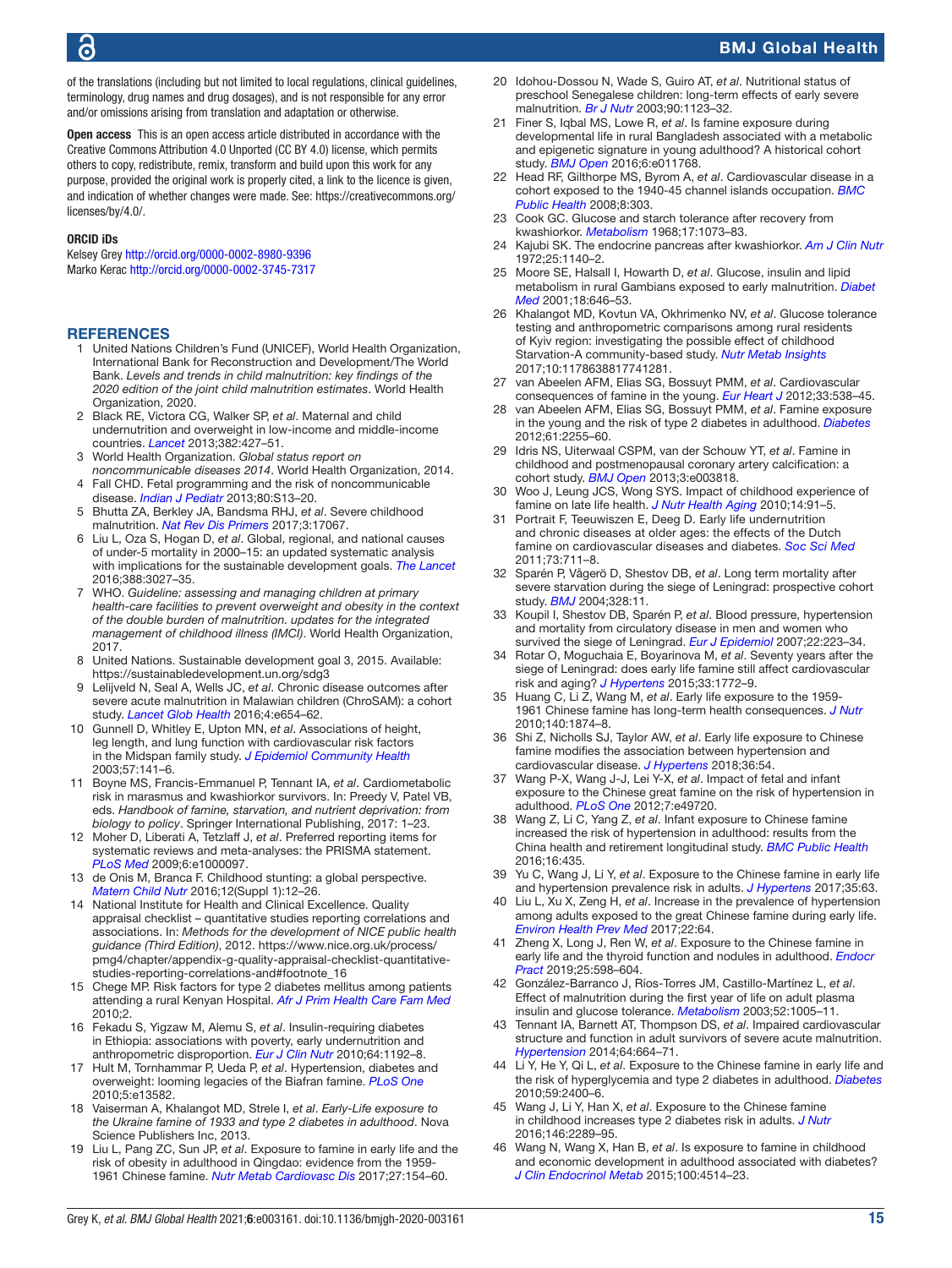- <span id="page-15-5"></span>47 Wang N, Cheng J, Han B, *et al*. Exposure to severe famine in the prenatal or postnatal period and the development of diabetes in adulthood: an observational study. *[Diabetologia](http://dx.doi.org/10.1007/s00125-016-4148-4)* 2017;60:262–9.
- <span id="page-15-3"></span>48 Sun Y, Zhang L, Duan W, *et al*. Association between famine exposure in early life and type 2 diabetes mellitus and hyperglycemia in adulthood: results from the China health and retirement longitudinal study (CHARLS). *[J Diabetes](http://dx.doi.org/10.1111/1753-0407.12653)* 2018;10:724–33.
- <span id="page-15-13"></span>49 Zhang Y, Liu X, Wang M, *et al*. Risk of hyperglycemia and diabetes after early-life famine exposure: a cross-sectional survey in northeastern China. *[Int J Environ Res Public Health](http://dx.doi.org/10.3390/ijerph15061125)* 2018;15:1125.
- <span id="page-15-15"></span>50 Zhou J, Sheng J, Fan Y. The effect of Chinese famine exposure in early life on dietary patterns and chronic diseases of adults. *Public Health Nutr* 2019;22:603–13.
- <span id="page-15-2"></span>51 Meng R, Lv J, Yu C, *et al*. Prenatal famine exposure, adulthood obesity patterns and risk of type 2 diabetes. *[Int J Epidemiol](http://dx.doi.org/10.1093/ije/dyx228)* 2018;47:399–408.
- <span id="page-15-18"></span>52 Boulé NG, Tremblay A, Gonzalez-Barranco J, *et al*. Insulin resistance and abdominal adiposity in young men with documented malnutrition during the first year of life. *[Int J Obes Relat Metab](http://dx.doi.org/10.1038/sj.ijo.0802288)  [Disord](http://dx.doi.org/10.1038/sj.ijo.0802288)* 2003;27:598–604.
- <span id="page-15-20"></span>53 Francis-Emmanuel PM, Thompson DS, Barnett AT, *et al*. Glucose metabolism in adult survivors of severe acute malnutrition. *[J Clin](http://dx.doi.org/10.1210/jc.2013-3511)  [Endocrinol Metab](http://dx.doi.org/10.1210/jc.2013-3511)* 2014;99:2233–40.
- <span id="page-15-16"></span>54 Head RF, Gilthorpe MS, Ellison GTH. Cholesterol levels in later life amongst UK channel Islanders exposed to the 1940-45 German occupation as children, adolescents and young adults. *[Nutr Health](http://dx.doi.org/10.1177/026010600902000202)* 2009;20:91–105.
- <span id="page-15-11"></span>55 Yao H, Li L. Famine exposure during the fetal period increased the risk of dyslipidemia in female adults. *[Lipids](http://dx.doi.org/10.1002/lipd.12151)* 2019;54:301–9.
- <span id="page-15-8"></span>56 Wang Z, Li C, Yang Z, *et al*. Fetal and infant exposure to severe Chinese famine increases the risk of adult dyslipidemia: results from the China health and retirement longitudinal study. *[BMC Public](http://dx.doi.org/10.1186/s12889-017-4421-6)  [Health](http://dx.doi.org/10.1186/s12889-017-4421-6)* 2017;17:488.
- <span id="page-15-10"></span>57 Xin X, Wang W, Xu H, *et al*. Exposure to Chinese famine in early life and the risk of dyslipidemia in adulthood. *[Eur J Nutr](http://dx.doi.org/10.1007/s00394-017-1603-z)* 2019;58:391–8.
- <span id="page-15-1"></span>58 Li Y, Jaddoe VW, Qi L, *et al*. Exposure to the Chinese famine in early life and the risk of metabolic syndrome in adulthood. *[Diabetes Care](http://dx.doi.org/10.2337/dc10-2039)* 2011;34:1014–8.
- <span id="page-15-6"></span>59 Wang N, Wang X, Li Q, *et al*. The famine exposure in early life and metabolic syndrome in adulthood. *[Clin Nutr](http://dx.doi.org/10.1016/j.clnu.2015.11.010)* 2017;36:253–9.
- <span id="page-15-9"></span>60 Wang Z, Zou Z, Wang S, *et al*. Chinese famine exposure in infancy and metabolic syndrome in adulthood: results from the China health and retirement longitudinal study. *[Eur J Clin Nutr](http://dx.doi.org/10.1038/s41430-018-0211-1)* 2019;73:724–32.
- <span id="page-15-12"></span>61 Yu C, Wang J, Wang F, *et al*. Victims of Chinese famine in early life have increased risk of metabolic syndrome in adulthood. *[Nutrition](http://dx.doi.org/10.1016/j.nut.2017.12.013)* 2018;53:20–5.
- <span id="page-15-14"></span>62 Zheng X, Wang Y, Ren W, *et al*. Risk of metabolic syndrome in adults exposed to the great Chinese famine during the fetal life and early childhood. *[Eur J Clin Nutr](http://dx.doi.org/10.1038/ejcn.2011.161)* 2012;66:231–6.
- <span id="page-15-0"></span>63 Chen C, Zhao L, Ning Z, *et al*. Famine exposure in early life is associated with visceral adipose dysfunction in adult females. *[Eur J](http://dx.doi.org/10.1007/s00394-018-1707-0)  [Nutr](http://dx.doi.org/10.1007/s00394-018-1707-0)* 2019;58:1625–33.
- 64 Wang Y, Wang X, Kong Y, *et al*. The great Chinese famine leads to shorter and overweight females in Chongqing Chinese population after 50 years. *[Obesity](http://dx.doi.org/10.1038/oby.2009.296)* 2010;18:588–92.
- <span id="page-15-17"></span>65 Bénéfice E, Fouére T, Malina RM. Early nutritional history and motor performance of Senegalese children, 4-6 years of age. *[Ann Hum Biol](http://dx.doi.org/10.1080/030144699282561)* 1999;26:443–55.
- <span id="page-15-22"></span>66 Wells JCK. The capacity-load model of non-communicable disease risk: understanding the effects of child malnutrition, ethnicity and the social determinants of health. *[Eur J Clin Nutr](http://dx.doi.org/10.1038/s41430-018-0142-x)* 2018;72:688–97.
- <span id="page-15-23"></span>67 Baird J, Fisher D, Lucas P, *et al*. Being big or growing fast: systematic review of size and growth in infancy and later obesity. *[BMJ](http://dx.doi.org/10.1136/bmj.38586.411273.E0)* 2005;331:929.
- 68 Ong KK, Loos RJF. Rapid infancy weight gain and subsequent obesity: systematic reviews and hopeful suggestions. *[Acta Paediatr](http://dx.doi.org/10.1080/08035250600719754)* 2006;95:904–8.
- 69 Stettler N. Nature and strength of epidemiological evidence for origins of childhood and adulthood obesity in the first year of life. *[Int](http://dx.doi.org/10.1038/sj.ijo.0803659)  [J Obes](http://dx.doi.org/10.1038/sj.ijo.0803659)* 2007;31:1035–43.
- 70 Ekelund U, Ong KK, Linné Y, *et al*. Association of weight gain in infancy and early childhood with metabolic risk in young adults. *[J Clin Endocrinol Metab](http://dx.doi.org/10.1210/jc.2006-1071)* 2007;92:98–103.
- Singhal A, Lucas A. Early origins of cardiovascular disease: is there a unifying hypothesis? *[The Lancet](http://dx.doi.org/10.1016/S0140-6736(04)16210-7)* 2004;363:1642–5.
- <span id="page-15-24"></span>72 O'Sullivan NP, Lelijveld N, Rutishauser-Perera A, *et al*. Follow-up between 6 and 24 months after discharge from treatment for severe acute malnutrition in children aged 6-59 months: a systematic review. *[PLoS One](http://dx.doi.org/10.1371/journal.pone.0202053)* 2018;13:e0202053.
- <span id="page-15-25"></span>73 Durmuş B, Mook-Kanamori DO, Holzhauer S, *et al*. Growth in foetal life and infancy is associated with abdominal adiposity at the age of 2 years: the generation R study. *[Clin Endocrinol](http://dx.doi.org/10.1111/j.1365-2265.2009.03708.x)* 2010;72:633–40.
- 74 Demerath EW, Reed D, Choh AC, *et al*. Rapid postnatal weight gain and visceral adiposity in adulthood: the Fels longitudinal study. *[Obesity](http://dx.doi.org/10.1038/oby.2009.105)* 2009;17:2060–6.
- 75 Ibáñez L, Suárez L, Lopez-Bermejo A, *et al*. Early development of visceral fat excess after spontaneous catch-up growth in children with low birth weight. *[J Clin Endocrinol Metab](http://dx.doi.org/10.1210/jc.2007-1618)* 2008;93:925–8.
- <span id="page-15-26"></span>76 Sawaya AL, Martins PA, Grillo LP, *et al*. Long-term effects of early malnutrition on body weight regulation. *[Nutr Rev](http://dx.doi.org/10.1111/j.1753-4887.2004.tb00082.x)* 2004;62:S127–33.
- <span id="page-15-19"></span>77 Bourdon C, Lelijveld N, Thompson D, *et al*. Metabolomics in plasma of Malawian children 7 years after surviving severe acute malnutrition: "ChroSAM" a cohort study. *[EBioMedicine](http://dx.doi.org/10.1016/j.ebiom.2019.06.041)* 2019;45:464–72.
- <span id="page-15-27"></span>78 Srikanthan P, Karlamangla AS. Relative muscle mass is inversely associated with insulin resistance and prediabetes. Findings from the third National health and nutrition examination survey. *[J Clin](http://dx.doi.org/10.1210/jc.2011-0435)  [Endocrinol Metab](http://dx.doi.org/10.1210/jc.2011-0435)* 2011;96:2898–903.
- 79 Kim K, Park SM. Association of muscle mass and fat mass with insulin resistance and the prevalence of metabolic syndrome in Korean adults: a cross-sectional study. *[Sci Rep](http://dx.doi.org/10.1038/s41598-018-21168-5)* 2018;8:1–8.
- <span id="page-15-28"></span>80 Miñana-Solis MdelC, Escobar C. Post-weaning protein malnutrition in the rat produces short and long term metabolic impairment, in contrast to earlier and later periods. *[Int J Biol Sci](http://dx.doi.org/10.7150/ijbs.4.422)* 2008;4:422–32.
- 81 Garofano A, Czernichow P, Bréant B. Beta-cell mass and proliferation following late fetal and early postnatal malnutrition in the rat. *[Diabetologia](http://dx.doi.org/10.1007/s001250051038)* 1998;41:1114–20.
- <span id="page-15-29"></span>Cottrell EC, Seckl JR. Prenatal stress, glucocorticoids and the programming of adult disease. *[Front Behav Neurosci](http://dx.doi.org/10.3389/neuro.08.019.2009)* 2009;3:19.
- <span id="page-15-30"></span>83 Clark PM. Programming of the hypothalamo-pituitary-adrenal axis and the fetal origins of adult disease hypothesis. *[Eur J Pediatr](http://dx.doi.org/10.1007/pl00014289)* 1998;157:S7–10.
- <span id="page-15-21"></span>84 Sheppard A, Ngo S, Li X, *et al*. Molecular evidence for differential long-term outcomes of early life severe acute malnutrition. *[EBioMedicine](http://dx.doi.org/10.1016/j.ebiom.2017.03.001)* 2017;18:274–80.
- 85 Dominguez-Salas P, Moore SE, Baker MS, *et al*. Maternal nutrition at conception modulates DNA methylation of human metastable epialleles. *[Nat Commun](http://dx.doi.org/10.1038/ncomms4746)* 2014;5:3746.
- <span id="page-15-31"></span>86 Hanley B, Dijane J, Fewtrell M, *et al*. Metabolic imprinting, programming and epigenetics - a review of present priorities and future opportunities. *[Br J Nutr](http://dx.doi.org/10.1017/S0007114510003338)* 2010;104:S1–25.
- 87 Waterland RA, Garza C. Potential mechanisms of metabolic imprinting that lead to chronic disease. *[Am J Clin Nutr](http://dx.doi.org/10.1093/ajcn/69.2.179)* 1999;69:179–97.
- <span id="page-15-32"></span>88 Qin L-L, Luo B-A, Gao F, *et al*. Effect of exposure to famine during early life on risk of metabolic syndrome in adulthood: a metaanalysis. *[J Diabetes Res](http://dx.doi.org/10.1155/2020/3251275)* 2020;2020:3251275.
- <span id="page-15-33"></span>89 Mu R, Zhang X. Why does the great Chinese famine affect the male and female survivors differently? Mortality selection versus son preference. *[Econ Hum Biol](http://dx.doi.org/10.1016/j.ehb.2010.07.003)* 2011;9:92–105.
- <span id="page-15-34"></span>90 Thurstans S, Opondo C, Seal A, *et al*. Boys are more likely to be undernourished than girls: A systematic review and meta-analysis of sex differences in undernutrition [pre-review preprint]. *medRxiv*. 2020.
- <span id="page-15-35"></span>91 Li C, Lumey LH. Exposure to the Chinese famine of 1959-61 in early life and long-term health conditions: a systematic review and metaanalysis. *[Int J Epidemiol](http://dx.doi.org/10.1093/ije/dyx013)* 2017;46:1157–70.
- 92 Niccoli T, Partridge L. Ageing as a risk factor for disease. *[Curr Biol](http://dx.doi.org/10.1016/j.cub.2012.07.024)* 2012;22:R741–52.
- 93 Kerac M, Bunn J, Chagaluka G, *et al*. Follow-up of postdischarge growth and mortality after treatment for severe acute malnutrition (FuSAM study): a prospective cohort study. *[PLoS One](http://dx.doi.org/10.1371/journal.pone.0096030)* 2014;9:e96030.
- <span id="page-15-36"></span>94 Covid-19, food systems and nutrition: statement from our Co-Chairs – global panel. Available: [https://www.glopan.org/covid-19-food](https://www.glopan.org/covid-19-food-systems-and-nutrition-statement-from-our-co-chairs/)[systems-and-nutrition-statement-from-our-co-chairs/](https://www.glopan.org/covid-19-food-systems-and-nutrition-statement-from-our-co-chairs/) [Accessed 15 May 2020].
- 95 World Food Programme. COVID-19 and the 5 major threats it poses to global food security. Medium, 2020. Available: [https://insight.](https://insight.wfp.org/covid-19-and-the-5-major-threats-it-poses-to-global-food-security-1c4da2ff6657) [wfp.org/covid-19-and-the-5-major-threats-it-poses-to-global](https://insight.wfp.org/covid-19-and-the-5-major-threats-it-poses-to-global-food-security-1c4da2ff6657)[food-security-1c4da2ff6657](https://insight.wfp.org/covid-19-and-the-5-major-threats-it-poses-to-global-food-security-1c4da2ff6657) [Accessed 15 May 2020].
- 96 Roberton T, Carter ED, Chou VB, *et al*. Early estimates of the indirect effects of the COVID-19 pandemic on maternal and child mortality in low-income and middle-income countries: a modelling study. *[Lancet](http://dx.doi.org/10.1016/S2214-109X(20)30229-1)  [Glob Health](http://dx.doi.org/10.1016/S2214-109X(20)30229-1)* 2020;8:e901–8.
- <span id="page-15-4"></span>97 Wang N, Chen Y, Ning Z, *et al*. Exposure to famine in early life and nonalcoholic fatty liver disease in adulthood. *[J Clin Endocrinol](http://dx.doi.org/10.1210/jc.2016-1076)  [Metab](http://dx.doi.org/10.1210/jc.2016-1076)* 2016;101:2218–25.
- <span id="page-15-7"></span>98 Wang N, Ning Z, Xia F, *et al*. Exposure to famine in early life and chronic kidney diseases in adulthood. *[Nutr Diabetes](http://dx.doi.org/10.1038/s41387-017-0014-9)* 2018;8:1–7.